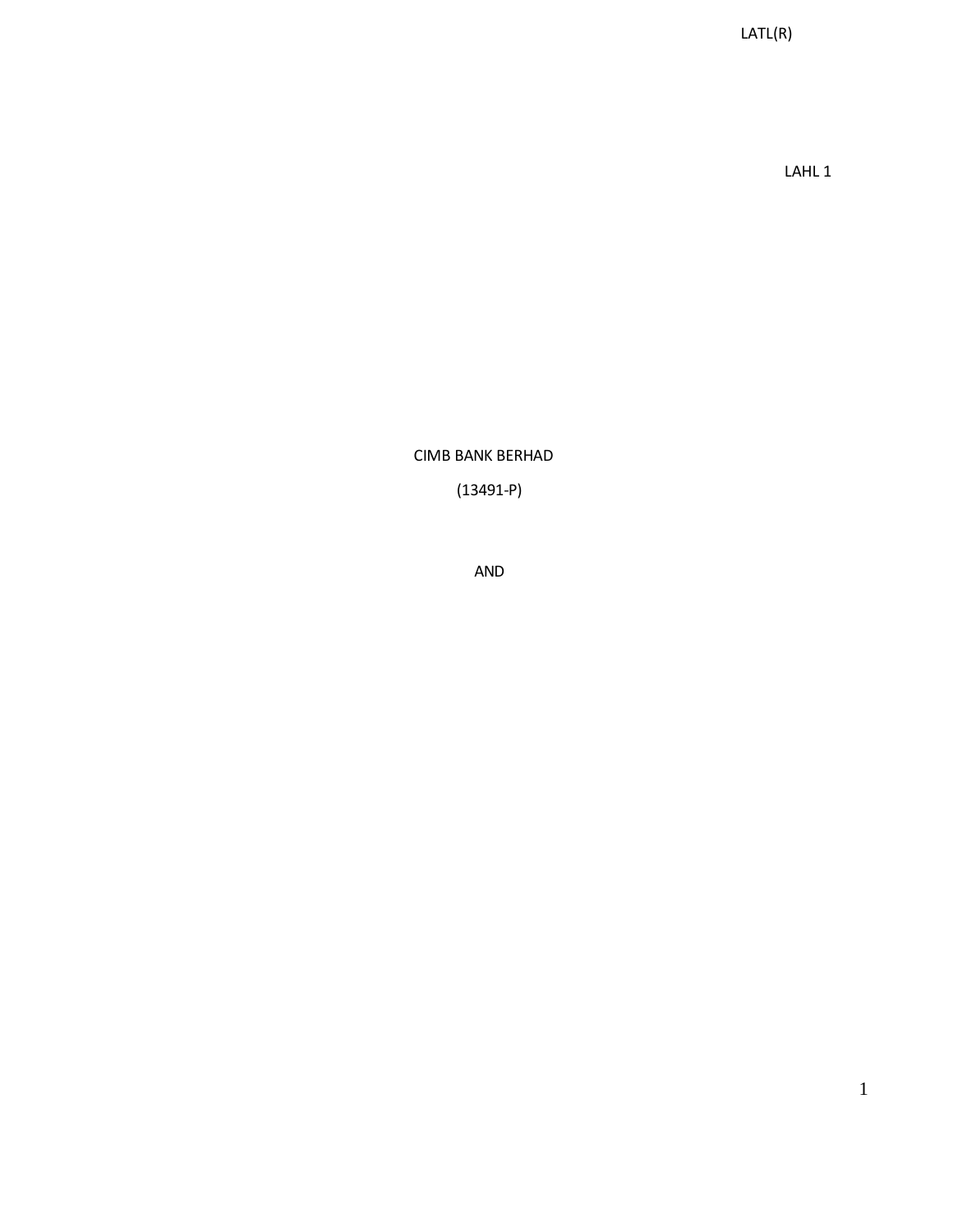# TERM LOAN AGREEMENT (WITH/WITHOUT SECURITY)

Date :

PARTIES

| 1. | The Bank     | CIMB Bank Berhad (13491-P) of Level 13, Menara CIMB,<br>Jalan Stesen Sentral 2, Kuala Lumpur Sentral,<br>50470 Kuala Lumpur |
|----|--------------|-----------------------------------------------------------------------------------------------------------------------------|
| 2. | The Customer | The Party(s) whose name(s) and description(s) is/are<br>as specified in Section 1 of Schedule 1.                            |

# WHEREAS

The Bank has pursuant to the Letter of Offer agreed to make or continue to make available to the Customer the Loan upon the terms and conditions hereinafter contained

## IT IS HEREBY AGREED AS FOLLOWS:-

# 1 INTERPRETATION

1.1 In this Agreement the following words have the following meaning:-

| Base Lending Rate<br>(BLR) or Base Rate<br>(BR) as stated in the<br>Letter of Offer |   | The rate of interest prescribed by the Bank (and as BLR or BR<br>varied from time to time) as an indicator rate against which<br>rates of interest for Loans or Advances are computed and<br>include such indicator rate by whatever name called by the Bank.                                                                                                                                                                                                                                                                                                                                           |
|-------------------------------------------------------------------------------------|---|---------------------------------------------------------------------------------------------------------------------------------------------------------------------------------------------------------------------------------------------------------------------------------------------------------------------------------------------------------------------------------------------------------------------------------------------------------------------------------------------------------------------------------------------------------------------------------------------------------|
| Default Rate                                                                        |   | The default rate of interest as specified in the Letter of Offer, or<br>such other default rate of interest as the Bank may in its<br>discretion stipulate from time to time.                                                                                                                                                                                                                                                                                                                                                                                                                           |
| Drawdown Expiry<br>Date                                                             | ÷ | Unless stated otherwise in the provisions contained in Letter of<br>Offer including but not limited to provisions relating to availability<br>or availability period of the Loan, the Drawdown Expiry Date shall<br>be the day after full disbursement under this Agreement has been<br>made, PROVIDED THAT if there is no full disbursement within<br>thirty six (36) months from the date of the Bank's Letter of<br>Offer, the Drawdown Expiry Date shall be thirty six (36) months<br>from the date of the Bank's Letter of Offer, or any extended date<br>as agreed by the Bank by written notice. |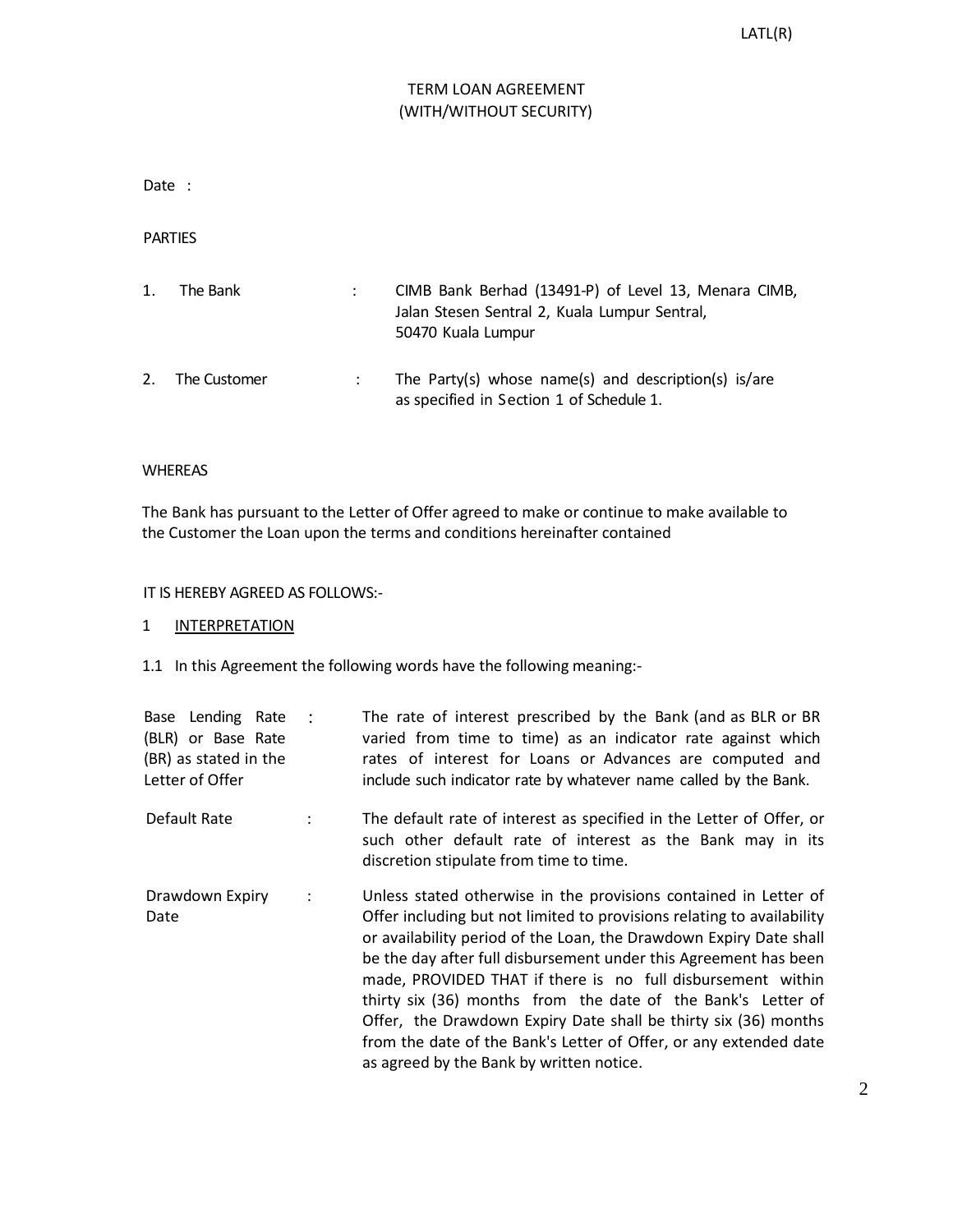| Loan                            | $\ddot{\cdot}$ | The loan to be made by the Bank to the Customer under this<br>Agreement.                                                                                                                                                                                                                                                                                                                                                                                               |
|---------------------------------|----------------|------------------------------------------------------------------------------------------------------------------------------------------------------------------------------------------------------------------------------------------------------------------------------------------------------------------------------------------------------------------------------------------------------------------------------------------------------------------------|
| Loan Account                    | $\ddot{\cdot}$ | The Customer's account maintained with the Bank to reflect the<br>Indebtedness due and owing to the Bank by the Customer under this<br>Agreement.                                                                                                                                                                                                                                                                                                                      |
| Indebtedness                    | $\ddot{\cdot}$ | Includes any amounts (whether present or future, actual or contingent,<br>secured or unsecured) howsoever incurred or owed by the Customer<br>to the Bank (whether as principal, surety, borrower or security provider)<br>including but not limited to principal, interest, default and/or additional<br>interest, premium, commission, fee and other charges whether by this<br>Loan or any future facility granted by the Bank from time to time or at<br>any time. |
| Insolvency Act                  |                | The Insolvency Act, 1967 as originally enacted and as may be amended<br>from time to time including any related ancillary or subsidiary legislation<br>made thereunder.                                                                                                                                                                                                                                                                                                |
| Letter of Offer                 | $\ddot{\cdot}$ | The letter of offer as attached in Schedule 2 and any subsequent letter<br>of offer of the Bank relating to this Agreement and accepted by the<br>Customer and any subsequent letter issued by the Bank to the<br>Customer pursuant to this Agreement.                                                                                                                                                                                                                 |
| <b>Prevailing Interest Rate</b> |                | The prevailing interest rate as specified in the Letter of Offer, or such<br>other interest rate as the Bank may in its discretion stipulate from time<br>to time.                                                                                                                                                                                                                                                                                                     |
| <b>Repayment Date</b>           | ÷              | The monthly and final repayment dates as specified in the Letter of<br>Offer, or such other repayment dates as the Bank may in its discretion<br>stipulate from time to time.                                                                                                                                                                                                                                                                                          |
| <b>Security Documents</b>       | $\ddot{\cdot}$ | The security documents referred to in the Letter of Offer and any other<br>documents for the time being constituting security for the<br>Indebtedness, all of which shall be in form and content acceptable to<br>the Bank.                                                                                                                                                                                                                                            |
| Security Interest               | ÷              | Security as stated in the Letter of Offer which is or are to be provided by<br>the Customer and or the Security Party as security for repayment of the<br>Indebtedness.                                                                                                                                                                                                                                                                                                |
| <b>Security Party</b>           | $\ddot{\cdot}$ | The party(y) as specified in Section 3 of Schedule 1 who are providing<br>the Security Interest.                                                                                                                                                                                                                                                                                                                                                                       |
| <b>FSA</b>                      |                | The Financial Services Act 2013, as originally enacted and as may be<br>amended from time to time including any related ancillary or subsidiary<br>legislation made thereunder.                                                                                                                                                                                                                                                                                        |

1.2 Reference to the masculine gender includes the feminine and neuter genders and vice versa and references to the singular number include the plural and vice versa.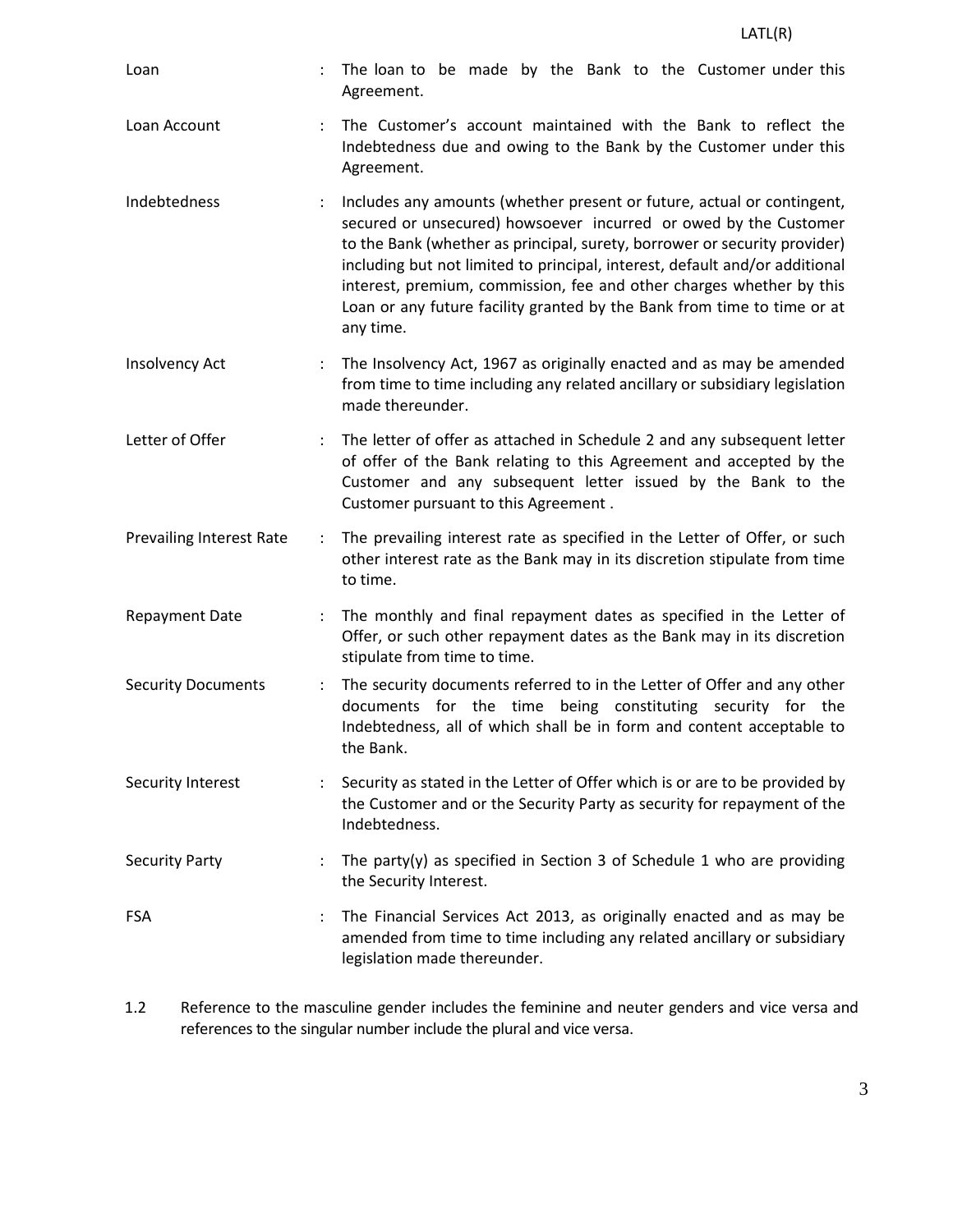- 1.3 Where two or more persons or parties are included or comprised in any expressions and undertakings expressed to be made to such persons or parties the same shall be enforceable by or against them jointly and severally.
- 1.4 Words applicable to natural persons shall include any body of persons, company, corporation, firm or partnership, corporate or incorporated and vice versa.
- 1.5 Section headings are inserted for convenience only and shall not in any way affect the interpretation thereof.

#### 2 AMOUNT, PURPOSE AND DURATION

2.1 Amount

The Bank's obligation under this Agreement shall not exceed the Loan amount specified in the Letter of Offer.

2.2 Purpose

The Customer shall utilise the Loan for the purpose specified in the Letter of Offer. The Bank is not bound to ensure that the Customer uses the Loan for the purpose specified.

2.3 Duration

The duration of the Loan is as specified in the Letter of Offer. The Bank can extend the duration by written notice to the Customer.

## 3 CONDITIONS PRECEDENT AND DISBURSEMENT

- 3.1 Conditions Precedent
	- (a) The Customer shall comply with the conditions precedent set out in Schedule 3 herein, within thirty (30) days from the date of the Letter of Offer or any date extended by the Bank by written notice, failing which the Bank reserves the right to withdraw the Loan.
	- (b) Disbursement or utilisation of the Loan will be made only after all conditions precedent have been fulfilled within the period stipulated above.
- 3.2 Waiver

The Bank may waive any condition precedent without prejudicing the Bank's right of recovery.

- 3.3 Disbursement
	- (a) The Customer authorises the Bank to pay any amount of the Loan in such manner and upon such terms and conditions as the Bank deems fit, to any financial institution, firm of solicitors, developer, vendor, builder, contractor, architect or any such persons as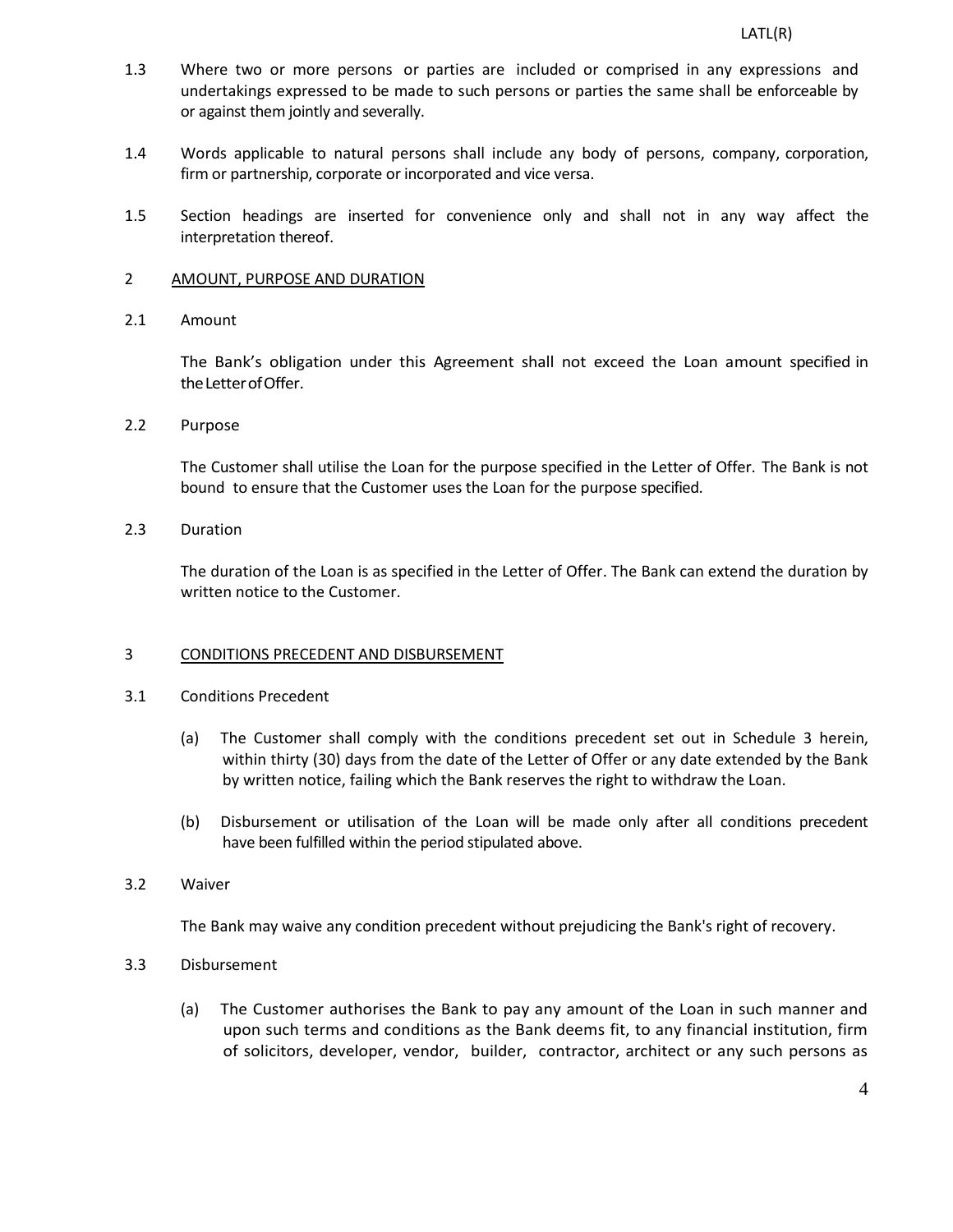the Bank may in its discretion decide, in such amounts, and upon such contingencies and conditions as the Bank may in its absolute discretion decide, and/or by progressive releases or otherwise as the Bank may deem fit.

- (b) The Customer shall not request the Bank to defer or stop disbursement of any amounts under the Loan if the Bank has already given an undertaking to any third parties to disburse the Loan .
- (c) The Bank is not obliged either in law or in equity to make or continue to make any disbursement if an event of default had occurred or is about to occur and if capable of being remedied is not remedied within seven (7) days after written notice by the Bank to the Customer.
- (d) The Customer shall indemnify the Bank for all costs, expenses, claims and demand made on the Bank pursuant to the Bank, having at the request of the customer gave an express or implied undertaking or covenant to any financial institution or developer or vendor or their solicitors or firm of solicitors purporting to act for any of them.

## 4 INTEREST

- 4.1 Prevailing Interest Rate on Partial Release
	- (a) Interest shall be debited to the Loan Account on the last day of each calendar month at the Prevailing Interest Rate.
	- (b) The Customer shall pay the above interest on the first day of the next calendar month, failing which:-
		- (i) the amount of overdue interest shall attract Default Interest at the Default Rate;
		- (ii) the overdue interest as referred to in Clause  $4.1(b)(i)$  above, shall form part of the balance outstanding under the Loan Account and shall be chargeable with interest at the Prevailing Interest Rate;
		- (iii) the Bank reserves the right to reject any application for further disbursement without being liable for any consequential loss.
- 4.2 Prevailing Interest Rate on Full Release
	- (a) Interest shall be debited to the Loan Account on daily balance basis at the Prevailing Interest Rate.
	- (b) The calculation and posting of interest shall occur at midnight irrespective of whether the interest computation date or the last day of the calendar month falls on a weekend or a public or a banking holiday.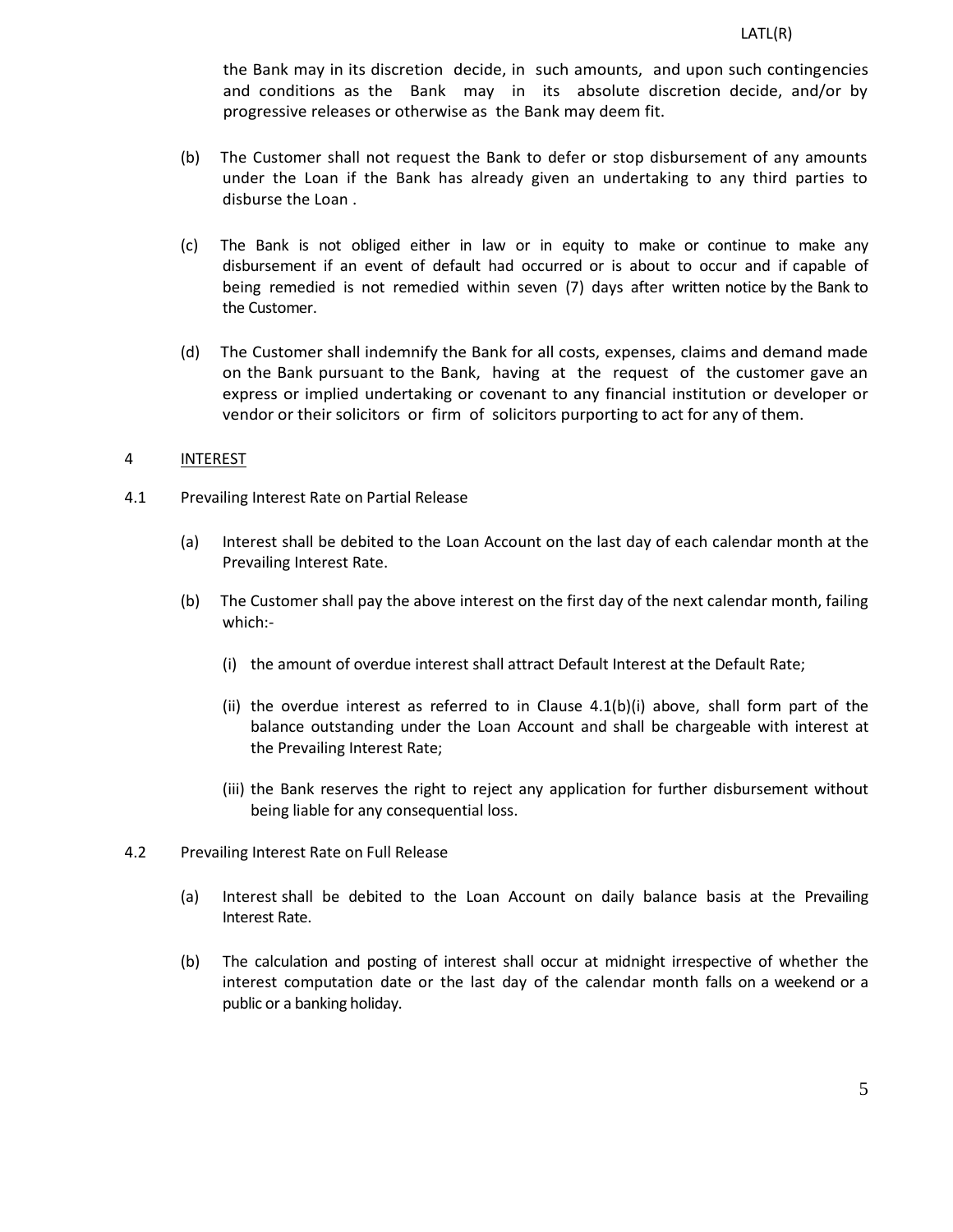4.3 Recalculation Upon Variation of Interest Rate

Where the rate of interest for the Loan is varied from a certain date other than the month end (hereinafter referred to as the "Interest Variation Date"), then interest shall be charged as follows: -

- (a) The old interest rate shall continue to apply from the start of the previous month end until the day preceding the Interest Variation Date; and
- (b) For the remainder of that month, the new interest rate shall be calculated again on the sum standing to the debit of the Loan Account on the next month end and posted monthly to the Loan Account in the same manner as hereinbefore provided.
- 4.4 Interestfor Part of The Month

Where interest needs to be calculated on a number of days, which is less than one month, then interest, shall be calculated on the actual number of days found in that particular month.

4.5 Capitalisationof Interest

The interest on the Loan including capitalised interest shall at the end of each calendar month be capitalised and added for all purposes to the Loan then owing, and shall thence forth bear interest at the Prevailing Interest Rate notwithstanding that the relationship of financiercustomer has ceased. Notwithstanding any capitalisation of interest, the Customer shall service the interest monthly.

- 4.6 Default Interest Rate
	- (i) Default interest at the Default Rate shall be chargeable under the circumstances stated in the Letter of Offer, before as well as after judgment, and such default interest shall be payable by the Customer as a right within the meaning of Section 11 (b) of the Civil Law Act 1956, and shall constitute the rate otherwise agreed within the meaning of Section 16 (i) of the Courts of Judicature Act 1964.
	- (ii) The above charges shall be in addition and without prejudice to the power, rights and remedies available to the Bank and is to be charged from the date they become due to the date of actual payment.

Notwithstanding the above, the Bank reserves the right to charge default interest at any other rate which the Bank may in its discretion stipulate, and a statement in writing signed by an officer of the Bank as to the rate and/or amount of default interest payable shall be conclusive evidence of the rate and/or amount of default interest payable by the Customer.

- 4.7 Variation of Interest Rate and Other Charges
	- (i) The Bank shall have the discretion to vary the Prevailing Interest Rate and/or other bank charges (by either varying the BLR or BR or the margins or spreads above the BLR or BR or both or in the manner or mode of computation or charging or howsoever) by the following manner:-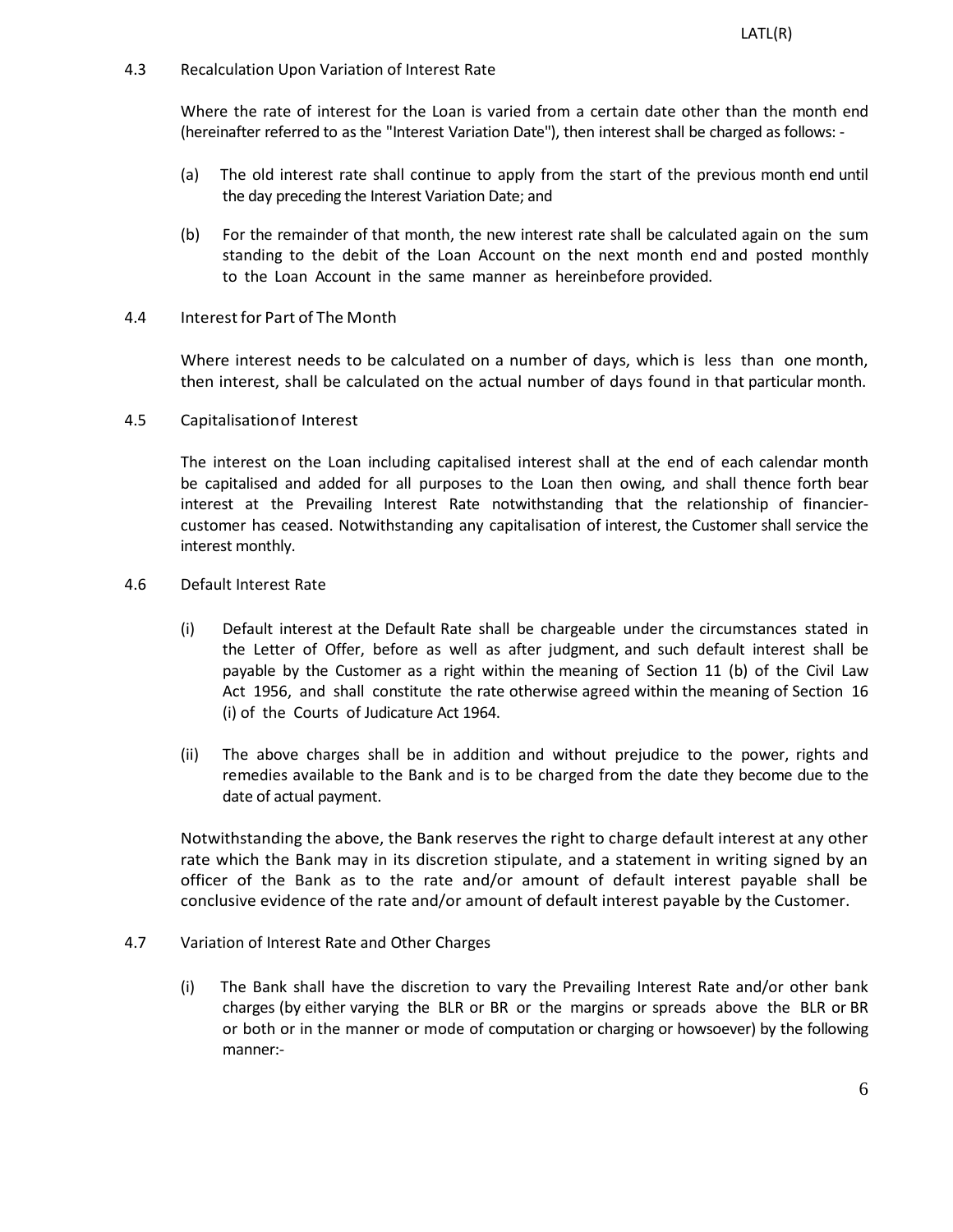# (a) Variation of BLR or BR

By displaying at the premises of the Bank a general notice or in the Bank's website and the variation shall take effect on the date specified; and/or

# (b) Variation of Spread or Margin Above BLR or BR and/or Other Bank Charges

By serving a notice in writing (no signature is required if sent by computer generated advice) by ordinary mail at the Customer's risk to the last known address of the Customer and such notice shall be deemed to have been received three (3) days after its date of posting. The variation shall take effect from the date specified in the notice (which may be a date already passed in which case the variation shall have retrospective effect).

- (ii) The Customer shall not be relieved from payment of the new Prevailing Interest Rate and/or bank charges if the Bank fails to give such notice.
- (iii) The decision of the Bank shall be final and shall not be questioned at any time.
- (iv) If and whenever there is a variation to the Prevailing Interest Rate and/or other bank charges, the Bank may in its absolute discretion make the necessary adjustment consequential to such variation either by varying the amount of any instalment or varying the number of instalments or both.
- 4.8 Section 8(2A) of the Insolvency Act

The Customer and the Security Party agree to pay the Prevailing Interest Rate and/or Default Rate in the event that the Bank does not realise its Security Interest within twelve (12) months from the date of the bankruptcy order adjudicating the Customer to be a bankrupt.

# 5 REPAYMENT

- 5.1 Repayment
	- (i) The Customer shall repay the Loan by instalment as per the amount specified in the Letter of Offer. Unless stated otherwise in the Letter of Offer, the first instalment shall commence on the first day of the following month after full release of the Loan or the expiry of the Drawdown Expiry Date whichever is earlier and to be repaid before or on the monthly Repayment Date.
	- (ii) The Bank shall be entitled to vary the above monthly instalment at any time and from time to time now and/or in the future due to any reasons whatsoever, including but not limited to a change in the Prevailing Interest Rate, to ensure that the amount outstanding is paid in full by the final Repayment Date (a day which shall be notified later by the Bank as the day when the total sum outstanding under the Loan shall be satisfied by the final instalment as required and made pursuant to this Clause).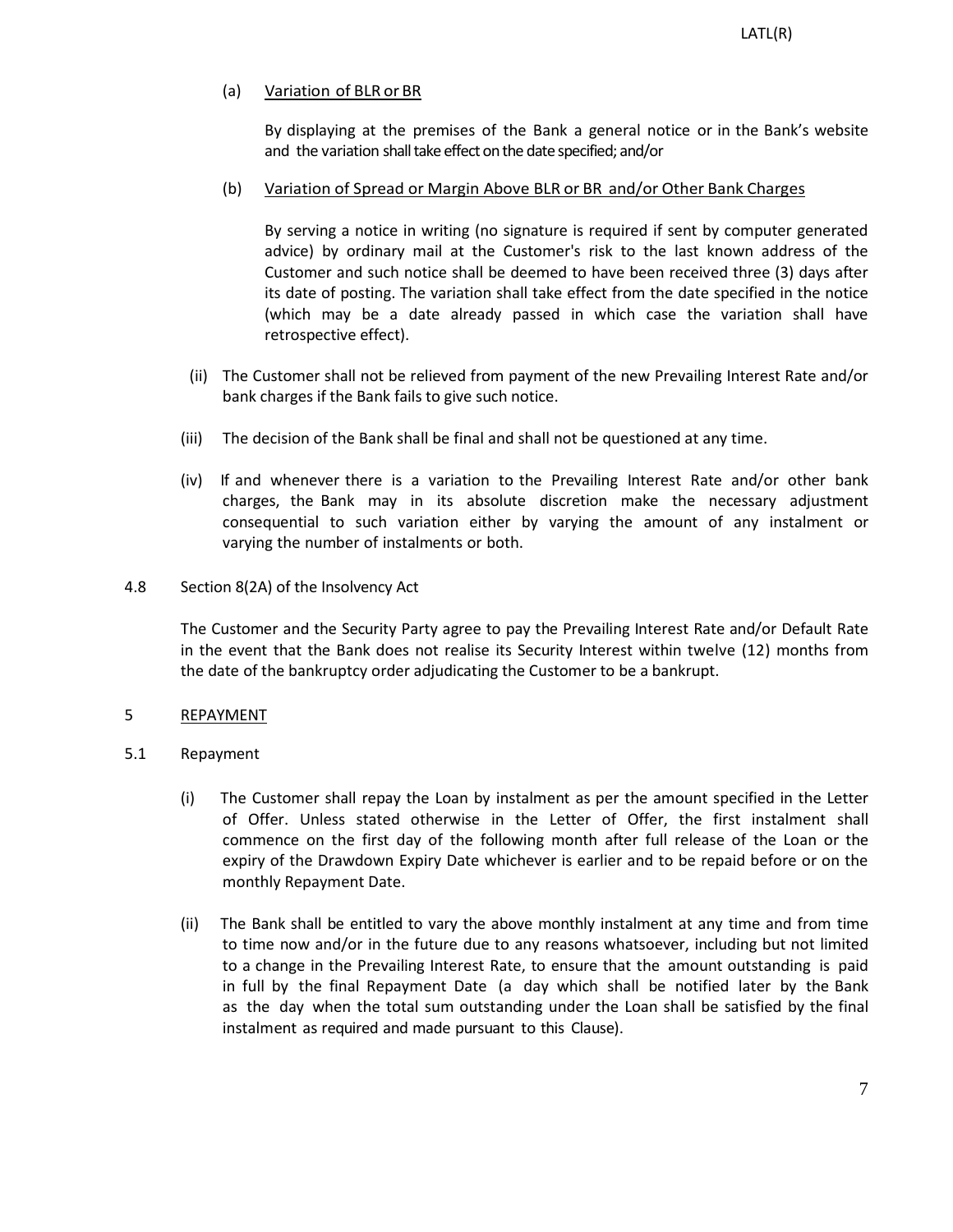- (iii) The Bank may extend the duration to a further term on such terms and conditions as determined by the Bank.
- (iv) Notwithstanding the above, full payment must be made on receipt of a demand by the Bank.

# 5.2 Prepayment

Unless stated otherwise in the Letter of Offer the following prepayment provisions shall apply:

- (a) The Customer may, with the Bank's consent and by paying the charges stipulated in Clause 5.2(c) below, prepay the amount outstanding or part of the amount outstanding by giving three (3) months notice stating the redemption sum and evidence satisfactory to the Bank that all authorisation necessary for the redemption have been unconditionally obtained.
- (b) The Bank may charge additional interest if the Customer fails to pay the redemption sum within the period for redemption.
- (c) As consideration for the Bank's consent, and if so stated in the Letter of Offer, the Customer shall pay any prepayment charges stipulated in the Letter of Offer, in the manner and/or in the circumstances stated in the Letter of Offer.
- (d) The Bank reserves the right to vary the terms of Clause 5.2(a) above as per the Letter of Offer and/or the Special Conditions in Schedule 2 herein.

## 5.3 Redemptions

If so stated in the Letter of Offer, the Customer shall pay a redemption fee at the rate stated in the Letter of Offer if the Loan is fully discharged, terminated or redeemed by either party, within the period stated in the Letter of Offer.

## 6 PAYMENTS

- 6.1 All payments under this Agreement shall be made on or before the monthly Repayment Date. This Clause does not apply for prepayment made under Clause 5.2 above.
- 6.2 Any prepayments made may be applied towards the Customer's repayment obligation in inverse order of maturity.
- 6.3 All paymentsto bemade shall in Malaysian Ringgit and in immediately available funds.
- 6.4 All payments shall be made without set-off, counter claim and any deduction whatsoever.
- 6.5 Notwithstanding any other provisions herein, the Customer shall be liable for any taxes payable in connection with or arising out of this Agreement or the Loan/the product or any services in connection therewith.
- 6.6 The Bank may debit the Loan Account, as an advance to the Customer, to effect payments of all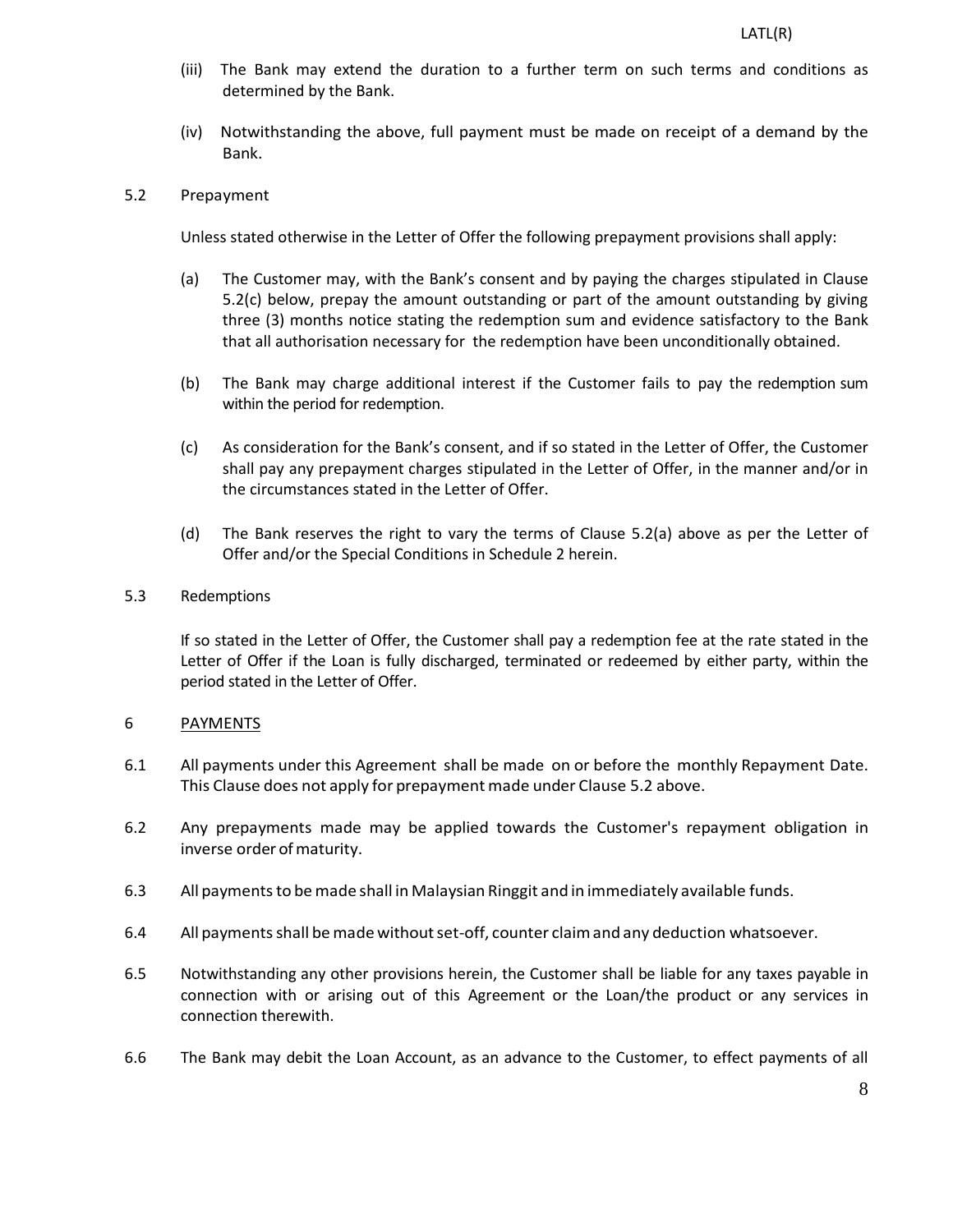quit rent, assessment, premium, fee, commission, legal costs (both party and party and solicitor and client costs), valuation and/or any other charges due and payable under this Agreement. Any advance made under this Clause shall be repaid within fourteen (14) days of a notice given by the Bank. Interest at the Prevailing Interest Rate shall be charged on all advances.

#### 7 REPRESENTATIONS AND WARRANTIES

- 7.1 The Customer represents and warrants to the Bank that:-
	- (i) The Customer has full power to enter and perform the Customer's obligations under this Agreement.
	- (ii) The acceptance of the Loan shall not constitute an event of default under any of the Customer's agreements with a third party or contravene any law or regulation or orderto which the Customer is a party.
	- (iii) There is no legal proceedings and/or bankruptcy or winding up or insolvency proceedings threatened or pending against the Customer and/or any Security Party or the Customer and/or any Security Party is not an undischarged bankrupt or wound up or insolvent or the Customer and/or any Security Party has not violated any court order or judgment or the Customer and/or any Security Party has not entered into or proposed to enter into any voluntary arrangement with their respective creditor(s) or there is no receiver and/or manager appointed to take over the Customer's and/or any Security Party's assets and/or business or there is no application made or pending by any person for an order for the Customer and/or any Security Party to be placed under judicial management and for the appointment of a judicial manager or there is no form of arrangement or composition (voluntary or otherwise) entered or proposed to be entered into by the Customer and/or any Security Party with their respective creditor(s).
	- (iv) All information furnished or declaration made to the Bank are true and do not omit any facts which would affect the Bank's decision to grant this Loan.
	- (v) There is no violation of any provisions contained in the FSA or any prevailing laws or regulatory requirements or directives or guidelines issued or which may from time to time be issued or amended by Bank Negara Malaysia pertaining to the grant of facilities generally or to persons connected with the Bank ('Laws or Guidelines').
	- (vi) The Customer and/or the Security Party is/are or shall be the beneficial owner(s) of any property which constitutes or forms the basis of any Security Interest to be provided to the Bank for the Loan.
	- (vii) That at the date of this Agreement, there is no encumbrance on any property which constitutes or forms the basis of any Security Interest to be provided to the Bank for the Loan.
- 7.2 Each of the above representations and warranties shall be continuing during the duration of this Agreement.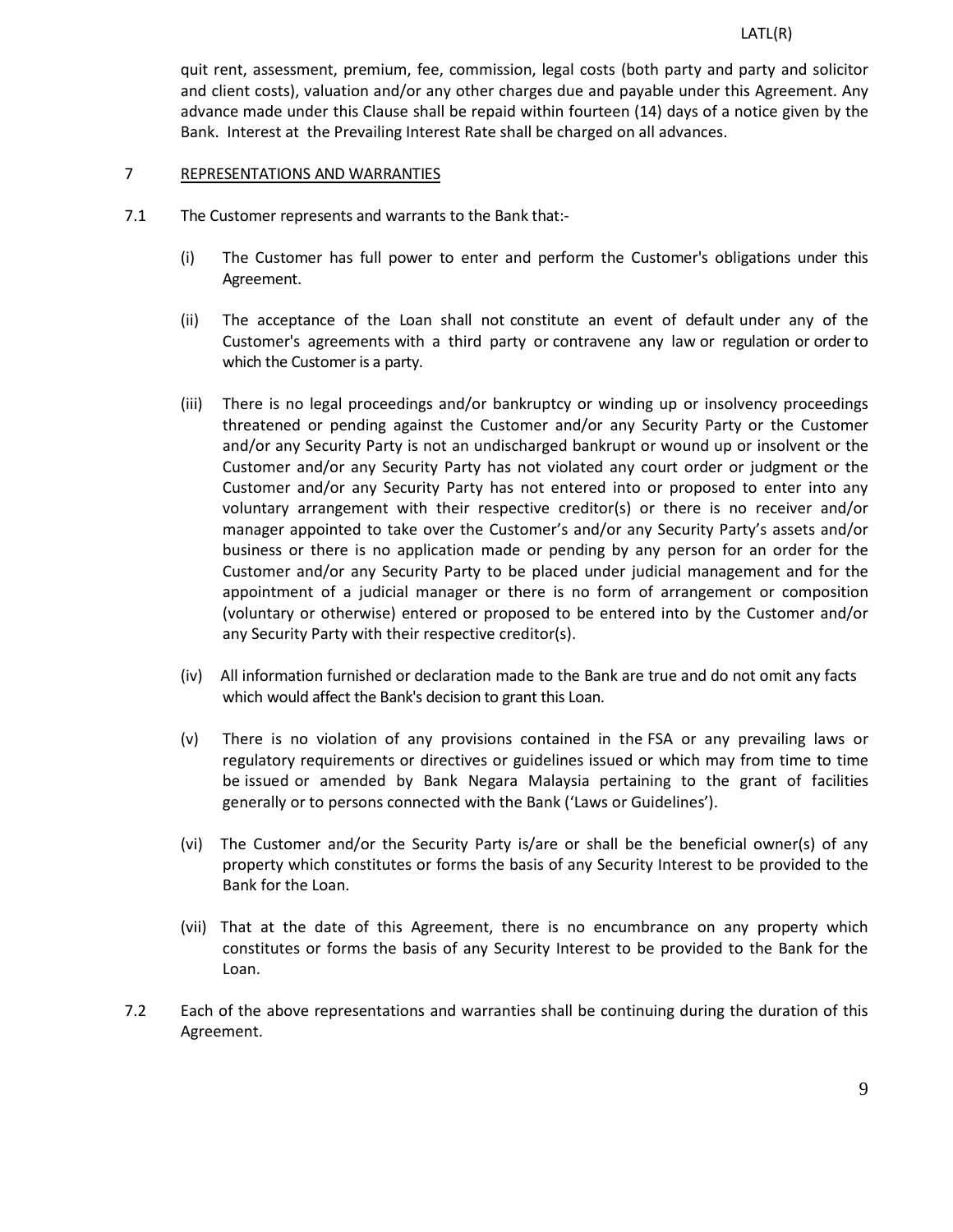## 8 DEFAULT

#### 8.1 Events

Each of the following events shall be an event of default: -

- (a) Failure by the Customer to meet the Bank's demand within the time stipulated in the demand.
- (b) Failure by the Customer to pay the monthly instalment, the interest, capitalised interest, default interest and/or other charges within the time stipulated.
- (c) Failure by the Customer to comply with any part of the terms and/or conditions of this Agreement.
- (d) If there is any misrepresentation in any form by the Customer and/or if the Bank discovers information which may affect the Bank's decision to grant the Loan and/or should the Bank have any reason to believe that any information supplied or declaration made to the Bank is false, untrue or misleading.
- (e) Failure by the Security Party to comply with any part of the terms and/or conditions of the Security Interest.
- (f) If any housing development project and/or construction of any property and/or building, and/or any form of construction project, which involves any land or property financed under the Loan, is delayed, abandoned or discontinued;
- (g) A situation shall occur which in the opinion of the Bank may imperil, delay or prevent the Customer or the Security Party from performing its obligations or jeopardise the Bank's interest.
- (h) In the event of a breach or contravention of any Laws or Guidelines by the Customer.
- (i) Failure by the Customer to comply with the provisions of other facilities granted by the Bank or by a third party to the Customer.
- (j) The Security Interest shall not be capable of being perfected.
- (k) If it becomes impossible or unlawful for the Bank or the Customer to perform its obligation under this Agreement.
- (l) Any steps and/or proceedings are taken for bankruptcy or winding up or insolvency or any proposal for voluntary arrangement is entered into or is proposed to be entered into by the Customer and/or any Security Party with their respective creditor(s) or a receiver and/or manager is appointed to take over the Customer's and/or any Security Party's assets and/or business or any application is made or is proposed to be made by any person for an order for the Customer and/or any Security Party to be placed under judicial management and for the appointment of a judicial manager or the Customer and/or any Security Party enter into or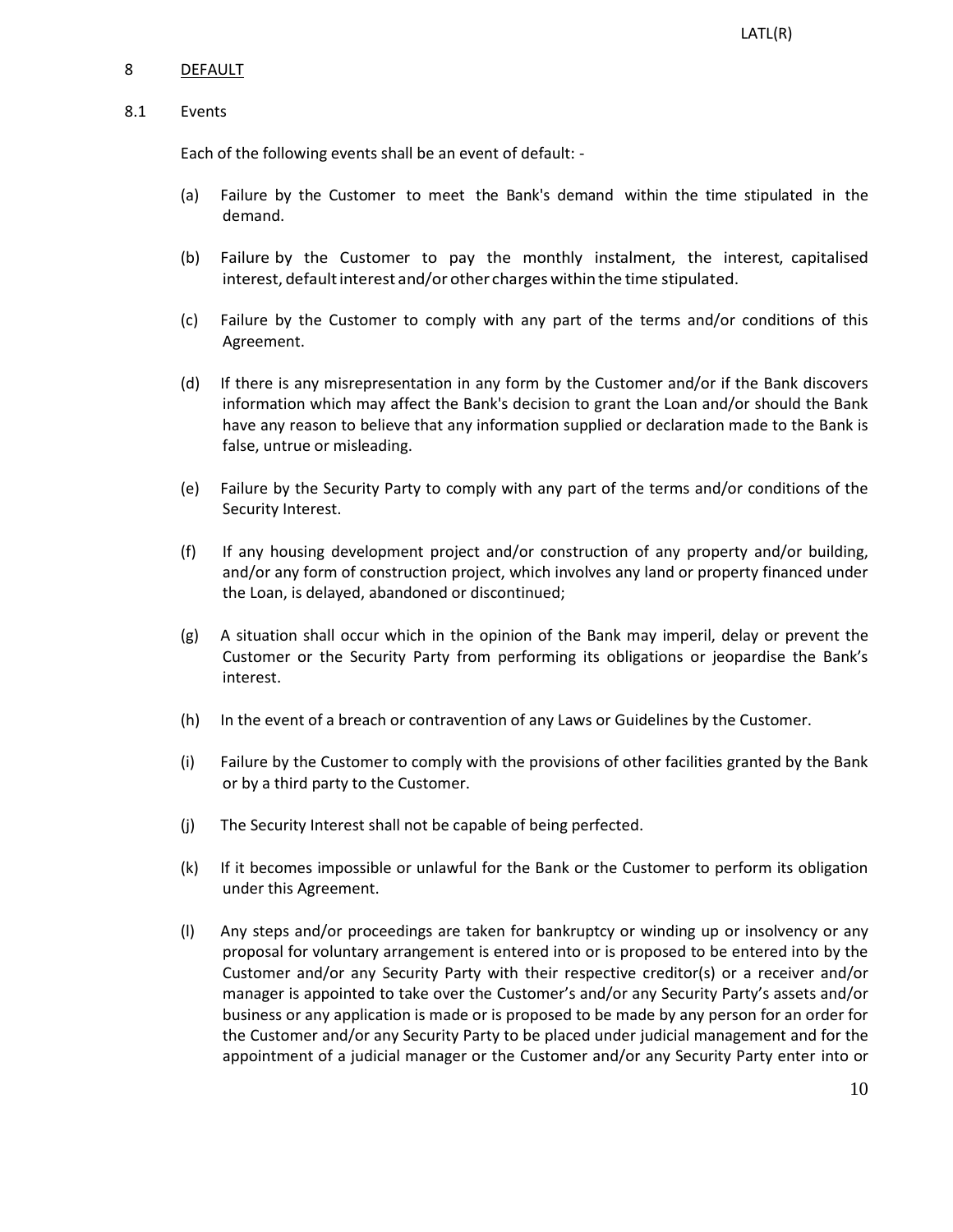propose to enter into any form of arrangement or composition (voluntary or otherwise) with their respective creditor(s).

- (m) where the Facility is granted for the purpose of financing the purchase of the Property under construction, the developer and/or the proprietor of the Property is wound up or a winding up proceeding is threatened or pending or a receiver and/or manager is appointed to take over the assets and/or business of such developer and/or the proprietor or any application is made or proposed to be made by any person for an order for the developer and/or the proprietor to be placed under judicial management and for the appointment of a judicial manager or the developer and/or the proprietor enter into or propose to enter into any form of arrangement or composition (voluntary or otherwise) with the developer's and/or proprietor's creditor(s).
- (n) If any Security Party and or the Customer and or any one of the Customer (i.e where the Customer comprises more than one natural person) shall die or shall be of unsound mind.
- (o) If any sum shall be due from the Customer and or any of the Security Party and or any guarantors (collectively," the Obligors ") to the Bank and or any other third party from time to time or at any time or if any of the Obligors may be or become liable to the Bank anywhere on any banking, loan, any other credit facilities or any other account current or otherwise ("the account(s)") or in any other manner whatsoever including but not limited to liability of any of the Obligors incurred to the Bank as surety(ies) or guarantor(s) or if default is made in relation to any provisions governing the account(s).

# 8.2 Consequences

- (i) Upon the occurrence of any or all events of default, the Bank reserves the right to withdraw and/or suspend the Loan, the Customer shall repay all amounts outstanding under the Loan, and the Bank may exercise all its rights and remedies at law and in equity.
- (ii) Notwithstanding Clause 8.2(i) above, the Bank reserves the right to vary the Prevailing Interest Rate as specified in the Letter of Offer or to such other rate as the Bank may in its discretion stipulate from time to time if the Customer fails to pay the monthly instalment, interest, capitalised interest, default interest and other charges.

## 8.3 Remedies Exercised Concurrently

- (a) The Bank shall have the right to exercise its remedies concurrently, including pursuing all remedies of sale or realisation of security and civil suit to recover the amount outstanding.
- (b) The exercise of the above rights would not subject the Bank to any claim for involuntary loss.

# 9 SECURITY

9.1 The Customer shall provide, or shall ensure that the Security Party provides, the Security Interest and if required by the Bank, a power of attorney appointing the Bank or any other person authorised by the Bank, as attorney of the Customer and/or Security Party and in the Customer's and/or Security Party's name and on their behalf, to deal with the Security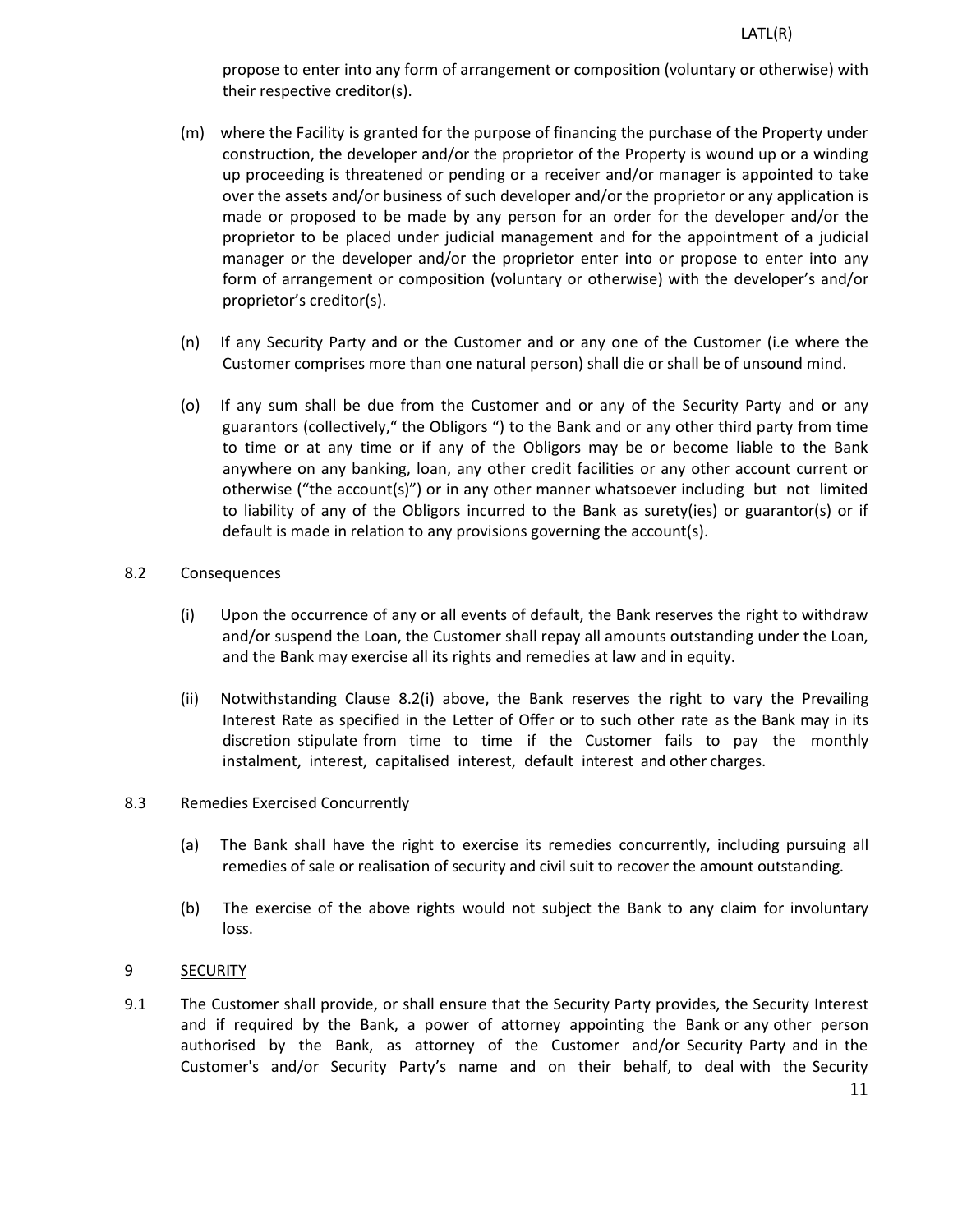Interest, by executing the standard form(s) prescribed by the Bank.

- 9.2 The Bank shall have the right to request for a substitution of the Security Interest or additional security, and the Customer shall comply with such request by executing all the standard form(s) prescribed by the Bank and all costs would be borne by the Customer.
- 9.3 The Security Interest created in favour of the Bank shall be continuing security for the existing Indebtedness and all future Indebtedness of the Customer with the Bank.
- 9.4 The Security Party shall not, during the existence of this Agreement, without the prior written consent of the Bank, create or permit any form of mortgage, charge, debenture, pledge, lien, or other security interest, or permit to exist any caveat or prohibitory orderin respect of any land to be provided to the Bank as security for the Loan.

# 10 SECURITY INTEREST

The Customer confirms that the Security Interest is given or assigned to the Bank as Security for existing and future Indebtedness or future advances granted by the Bank to the Customer.

# 11 INSURANCE

- 11.1 The Customer shall maintain, and/or shall cause the Security Party to maintain, any insurance policies required by the Bank in such form and content acceptable to the Bank, from insurers acceptable to the Bank. The Bank's written consent is required before any such insurance policies are cancelled.
- 11.2 If necessary, the Bank shall effect and/or maintain such insurance policies and the Customer or Security Party shall bear the cost so incurred.
- 11.3 All monies received on any of the abovestated insurance policies will be applied to or towards making good the loss or damage to any property provided to the Bank as security for the Loan or at the Bank's option, towards paying the Indebtedness
- 11.4 The Customer or the Security Party shall hold monies received on such insurance in trust for the Bank and the Bank may receive and give a good discharge for all such monies.
- 11.5 Pending receipt of any monies from the insurance company, the Customer shall continue paying whatever instalment and/or monies due and payable.
	- 11.6 The Customer shall bear the difference between the cost of making good the loss or damage to any property provided to the Bank as security for the Loan and any amounts received from the insurance company, in addition to continuing paying any instalment(s), and shall pay to the Bank within seven (7) days from the date of demand by the Bank the difference between the amount outstanding under the Loan and the amount so received. Interest at the Default Interest Rate shall be charged on the amount so demanded.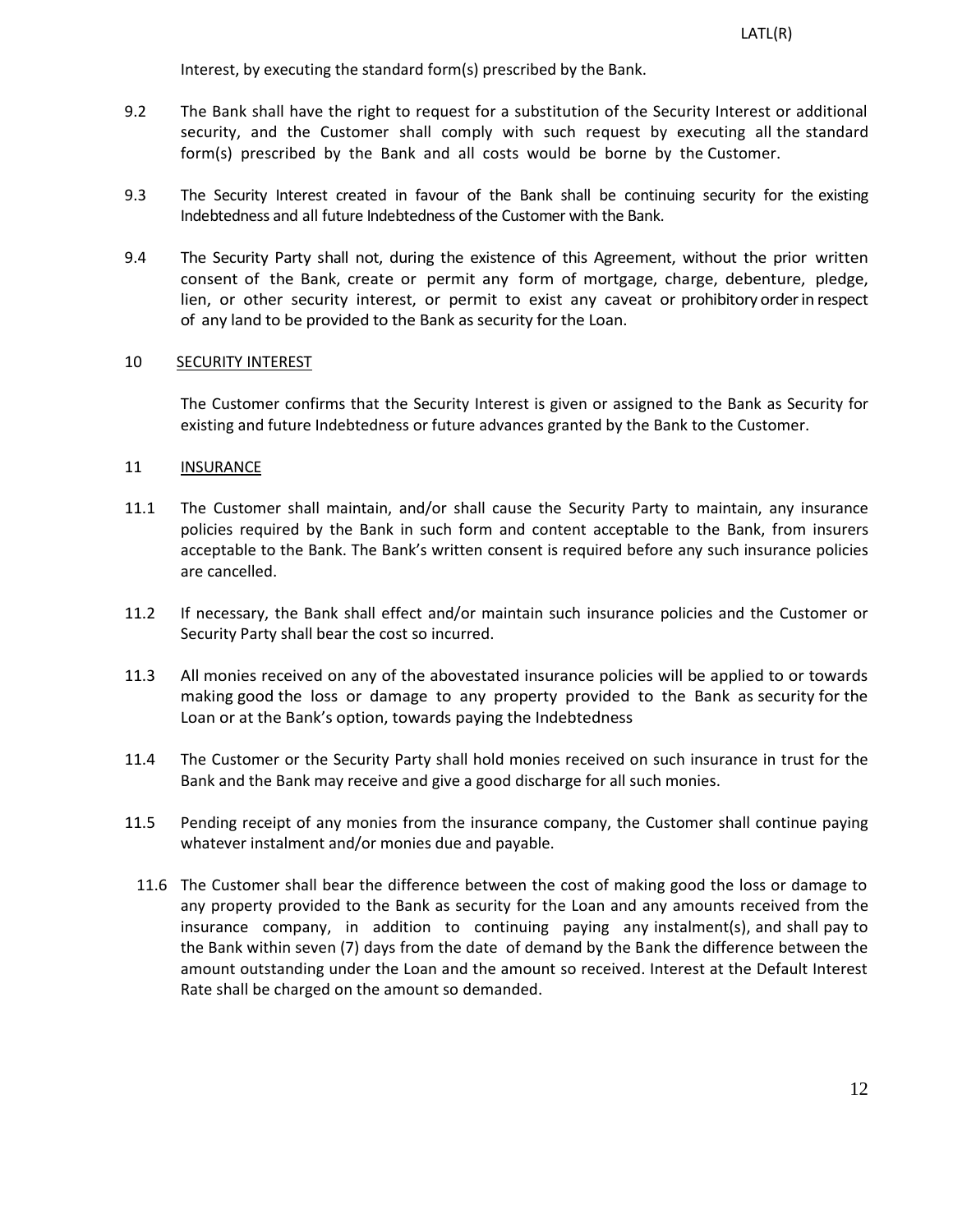## 12 LIABILITY

Notwithstanding anything to the contrary, in no event will the measure of damages payable by the Bank to the Borrower for any loss or damage incurred by the Borrower include, nor will the Bank be liable for, any amounts for loss of income or profit or savings, or any indirect, incidental, consequential, exemplary, punitive or special damages of the Borrower, even if the Bank had been advised of the possibility of such loss or damages in advance, and all such loss and damages are expressly disclaimed.

# 13 OTHER CONDITIONS

# 13.1 Letter of Offer

This Agreement, the Schedules and the Letter of Offer shall supersede all oral negotiations and prior correspondence in respect of this Loan. The Schedules and the Letter of Offer shall form part of this Agreement. In the event of any inconsistencies between this Agreement and the Letter of Offer, the Letter of Offer shall prevail.

# 13.2 Review

This Agreement is subject to periodic review at the discretion of the Bank and the terms and/or conditions as may be varied by the Bank from time to time.

# 13.3 Conclusive Evidence

Any statement by an officer of the Bank as to the amount owing as communicated to the Customer shall be final and conclusive proof of the Indebtedness except for manifest error or where fraud is proven.

## 13.4 Lien and Set-Off

- (a) The Bank shall have a lien on all assets (movable and immovable) of the Customer whether in the possession of the Bank, its affiliates, branch or office, and the Bank shall have the right to withhold, combine, consolidate, debit, transfer and/or set-off from any accounts of the Customer and or any of the Obligors with the Bank wheresoever situate (whether current, deposit, loan or of any other nature whether in Ringgit or in any other currency) any available balance or any sum standing to the credit of any one or more of such accounts for the purpose of effecting repayment of the Indebtedness and or the indebtedness of any of the Obligors.
- (b) Until the Indebtedness and or the indebtedness of any of the Obligors have been paid, the Customer shall not be entitled to claim set-off or counterclaim against the Bank in respect of any liability from the Bank to the Customer.

# 13.5 Disclosure

Subject to the provisions below which (i) prohibit disclosure of information to Group Companies if objected to by the Customer; and (ii) require the Customer's express consent for disclosure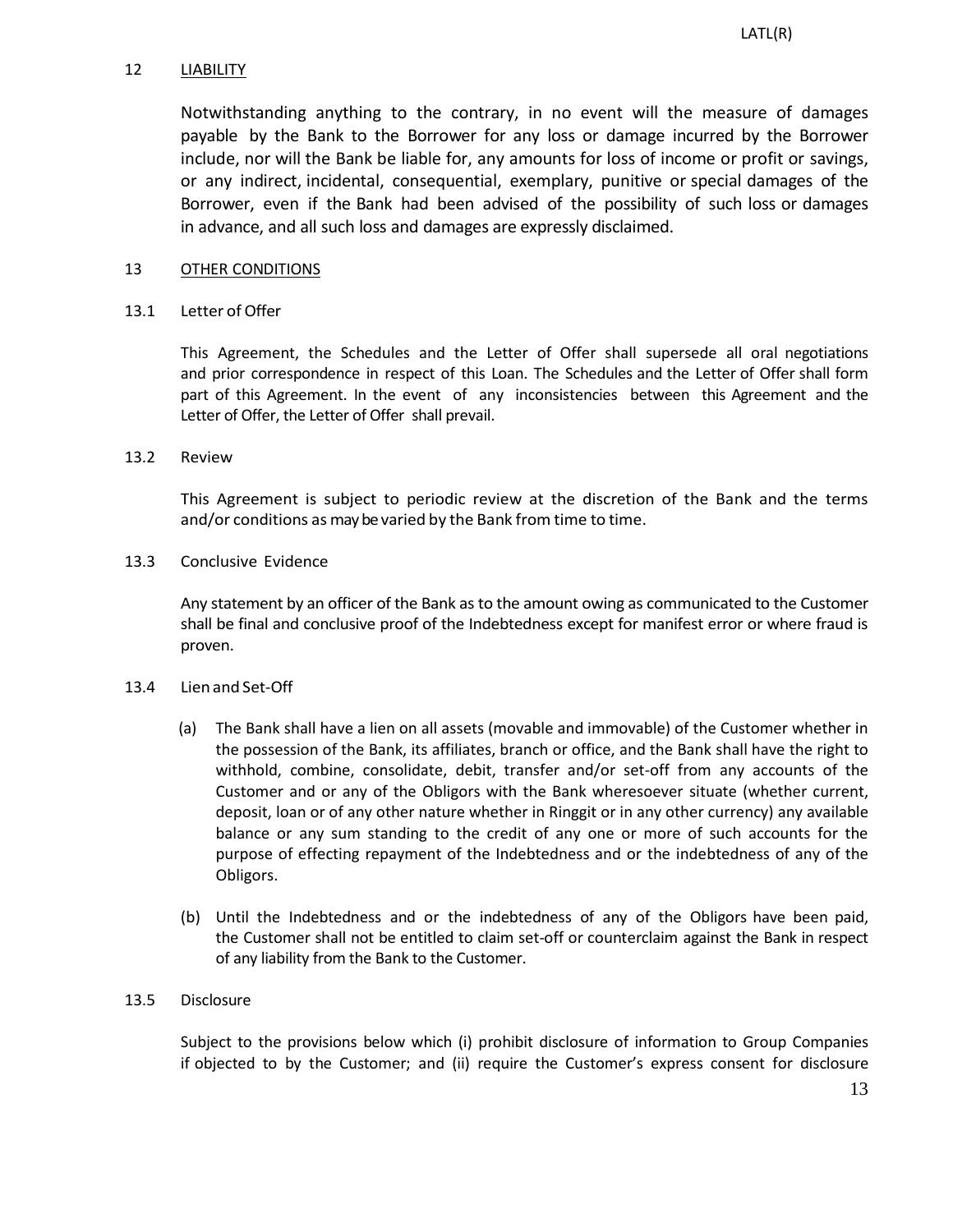of information to third parties for the stated purposes, the Customer hereby agrees and authorizes the Bank to disclose any information relating to this Agreement, the Security Interest, and/or the Customer's affairs or accounts:

- (a) to the Bank's agents, service providers, auditors, legal counsel, other professional advisors and to any person in or outside Malaysia who provide the Security Interest and/or is a party to any agreements which may constitute or form the basis of such Security Interest;
- (b) to the Central Credit Bureau, Biro Maklumat Cek or other relevant authorities to whom such Bureau or authorities the Bank is required to make such disclosure and/or to any authorities having jurisdiction over the Bank;
- (c) to any financial institutions with which the Customer has or propose to have dealings;
- (d) to any insurance company which the Bank may deem fit in connection with any insurance policy which the Bank may wish to take pursuant to terms of this Agreement;
- (e) to companies which are or which in future may be companies within the group of the Bank as well as companies within the group of CIMB Group Holdings Berhad, the Bank's ultimate holding company ("the Group Companies") whether such Group Companies are residing, carrying on business, incorporated or constituted within or outside Malaysia;

for facilitating the business, operations, facilities and services of or granted or provided by the Bank and/or the Group Companies to their customers or as required by law or pursuant to any subpoena or order of the court.

Disclosure to Group Companies shall be for facilitating the operations, businesses, cross-selling and other purposes of the Bank and/or the Group Companies provided always that disclosure for cross selling purposes shall not be effected if such disclosure is objected by the Customer by contacting the Bank at the following telephone number or address (which may be changed by the Bank from time to time by notice to the Customer): 19th Floor, Menara Bumiputra Commerce, 11 Jalan Raja Laut, 50350 Kuala Lumpur, Tel No.: 1300-880-900.

Further, where the Bank intends to share the Customer's information (excluding information relating to the Customer's affairs or account) with third parties for strategic alliances, marketing and promotional purposes, the Bank shall ensure that consent form the Customer has been obtained.

The Customer hereby expressly confirms that the Bank, its officers and agents shall be under no liability under any circumstances whatsoever for furnishing such information whether by reason of any misstatement, error, negligence, omission, delay or any matter in connection thereto whatsoever and whether before on or after the date of this Agreement.

## 13.6 Modification and Indulgence

The Bank may at any time without affecting the Security Interest: -

(a) vary the terms and/or conditions of this Agreement.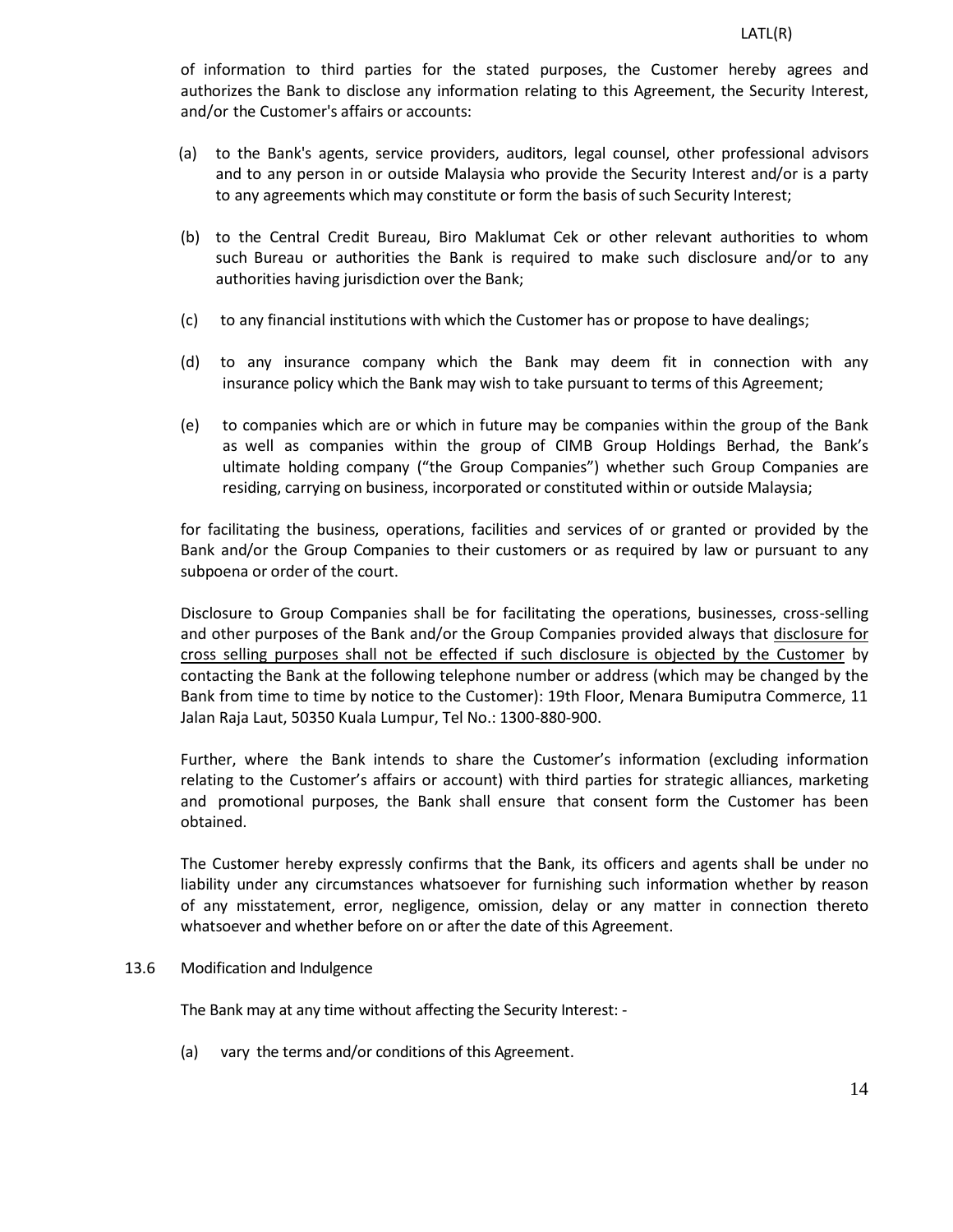- (b) vary or increase the Loan.
- (c) grant to the Customer or Security Party any indulgence.
- 13.7 Expenses and Stamp Duty

The Customer shall:-

- (i) pay on demand, on the basis of full indemnity all expenses (including legal, stamp duty and out-of-pocket expenses) incurred in connection with this Agreement; and/or
- (ii) indemnify the Bank from and against any losses or liabilities incurred or which the Bank may incur as a result of any delay or omission to pay such stamp duty.

Notwithstanding the above, the Bank reserves the right to vary the terms above as per the Letter of Offer and/or the Special Conditions in Schedule 2 herein.

- 13.8 Service of Notice
	- (a) Any notice in writing required to be served shall be deemed to have been served on the Customer if it is left or sent by ordinary mail to the usual or last known place of business or residence of the Customer or at the address stated in Section 1 of Schedule 1.
	- (b) Unless otherwise stated specifically in this Agreement, if sent by ordinary mail to the Customer, any such notice shall be deemed to be received by the Customer when the notice would in the ordinary course of post have been delivered.

## 13.9 TransferBenefit

The Bank may at any time with or without the consent or concurrence of the Customer and/or the Security Party transfer this Agreement and the Security Interest to any person. All costs relating to the transfer shall be borne by the Customer.

13.10 Severability

If at any time any provision hereof is or becomes invalid, illegal, or unenforceable in any respect, such provision shall be ineffective to the extent necessary without affecting or impairing the validity, legality, and/or enforceability of the remaining provisions hereof.

13.11 Time

Time shall be the essence of this Agreement.

## 13.12 Successors Bound

This Agreement and the Security Interest shall be binding upon and enure to the benefit of the Bank and the Customer and their respective estate, heirs, personal representatives,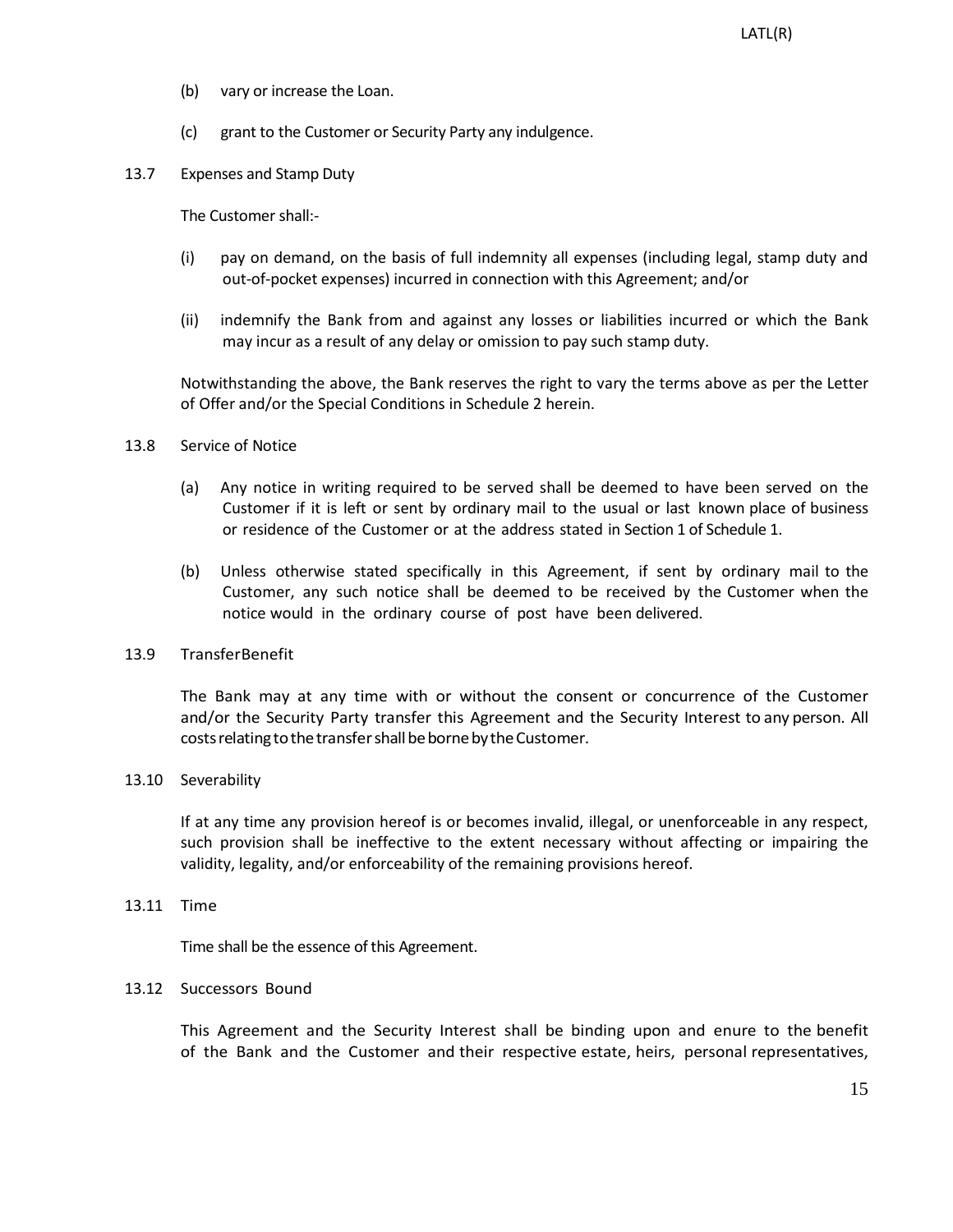assigns and/or successors-in-title and any other persons for the time being deriving title under them except that the Customer may not assign his or her rights or obligations herein.

#### 13.13 GoverningLaw

This Agreement shall be governed by the laws of Malaysia.

#### 13.14 Interpretation

In the event of any conflict in the interpretation of the provisions contained in this Agreement, the Schedules and the Letter of Offer ('these documents') and any translation thereof in any language, the English version of these documents shall prevail. Notwithstanding the aforementioned where you request for the Bahasa Malaysia version of the terms and conditions herein the Bank shall provide the same to you and if the agreement is entered into on this basis, then the Bahasa Malaysia version of the terms and conditions shall prevail.

#### 14 PRINCIPAL AND SUBSIDIARY INSTRUMENTS

IT IS HEREBY AGREED AND DECLARED that this Agreement, the Letter of Offer and the Security Documents are instruments in one transaction to secure the Loan and the Indebtedness and for the purpose of Section 4 (3) of the Stamp Act 1949 this Agreement is deemed to be the principal or primary instrument.

#### 15. PRIVACY CLAUSE

- 15.1 The Customer hereby confirms that the Customer has read, understood and agreed to be bound by the CIMB Group Privacy Notice (which is available at www.cimbbank.com.my or www.cimbislamic.com) and the clauses herein, as may relate to the processing of the Customer's personal information. For the avoidance of doubt, the Customer agrees that the said Privacy Notice shall be deemed to be incorporated by reference into this Agreement.
- 15.2 In the event the Customer provides personal and financial information relating to third parties, including information relating to the Customer's next-of-kin and dependents (where the Customer is an individual) or information relating to the Customer's directors, shareholders, officers, individual guarantors and security providers (where the Customer is a corporation), for the purpose of opening or operating the Customer's account(s)/facility(ies) with the Bank or otherwise subscribing to the Bank's products and services, the Customer (a) confirms that the Customer has obtained their consent or is otherwise entitled to provide this information to the Bank and for the Bank to use it in accordance with this agreement; (b) agree to ensure that the personal and financial information of the said third parties is accurate; (c) agree to update the Bank in writing in the event of any material change to the said personal and financial information; and (d) agree to the Bank's right to terminate this agreement should such consent be withdrawn by any of the said third parties.
- 15.3 Where the Customer instructs the Bank to effect any sort of cross-border transaction (including to make or receive payments), the details relevant to the cross-border transaction (including information relating to those involved in the said transaction) may be received from or sent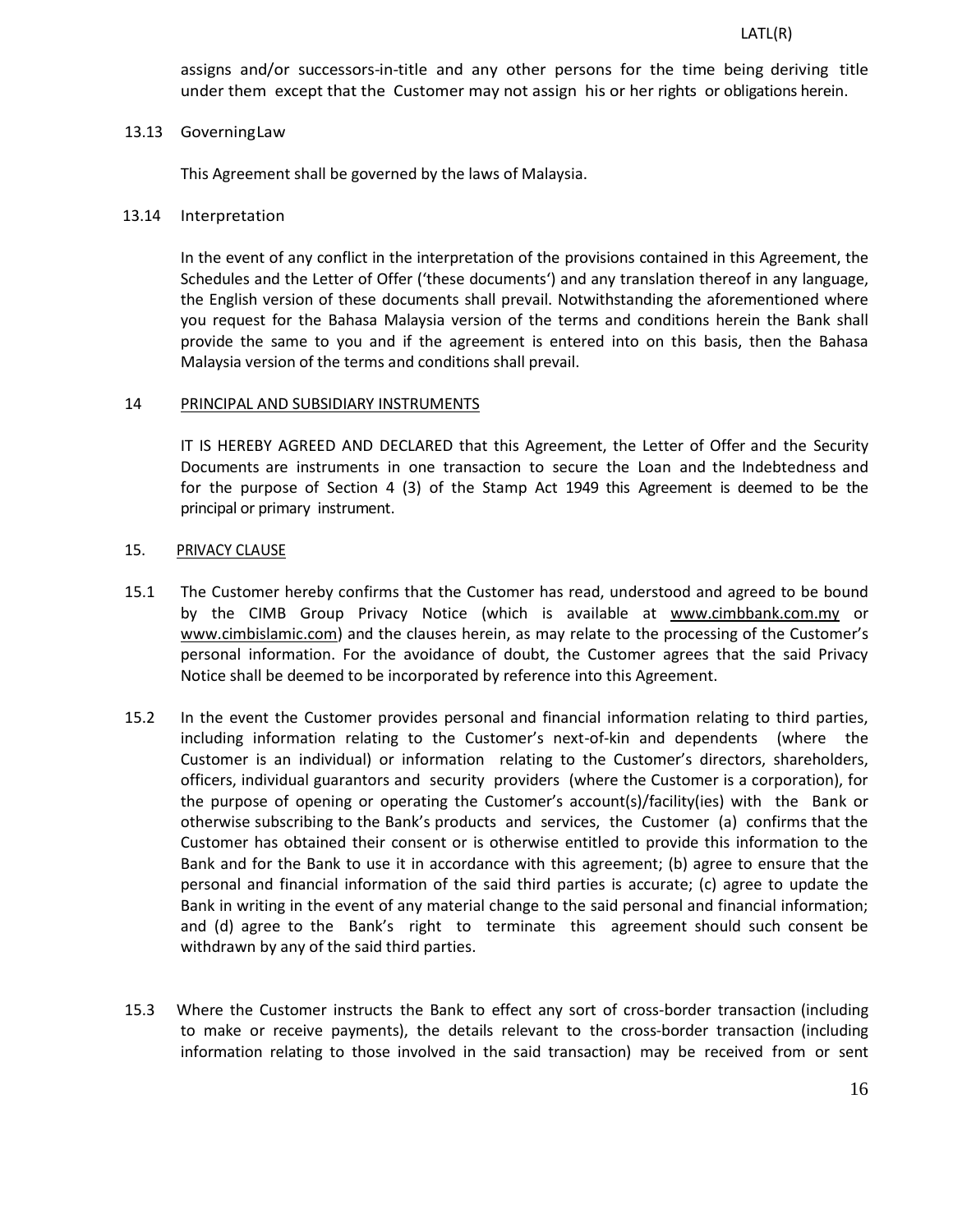abroad, where it could be accessible (whether directly or indirectly) by overseas regulators and authorities in connection with their legitimate duties (e.g. the prevention of crime). In instructing the Bank and/or the Bank's agents to enter into any cross-border transaction on behalf of the Customer, the Customer agrees to the above said disclosures on behalf of the Customer and others involved in the said cross-border transaction.

- 15.4 The Bank may at any time and from time to time now and/or in the future carry out the necessary reference checks including but not limited to credit reporting/reference checks with credit reporting/reference agencies including but not limited to CCRIS, FIS and/or any other agencies and/or from any financial institution to enable us to ascertain the Customer's status as may be required to help make decisions, for example when the Bank needs to (a) check details on applications for credit and credit- related or other facilities; (b) manage credit and credit-related accounts or facilities, including conducting reviews of the Customer's portfolio(s); and/or recover debts. The Customer will be linked by credit reporting/reference agencies to any other names the Customer uses or has used, and any joint and several applicants. The Bank may also share information about the Customer and how the Customer manages the Customer's account(s)/facility(ies) with relevant credit reporting/reference agencies.
- 15.5 Even after the Customer has provided the Bank with any information, the Customer will have the option to withdraw the consent given earlier. In such instances, the Bank will have the right to not provide or discontinue the provision of any product, service, account(s) and/or facility(ies) that is/are linked with such information.
- 15.6 The Bank reserves the right to amend this clause from time to time at the Bank's sole discretion and shall provide prior notification to the Customer in writing and place any such amendments on the Bank's websites and/or by placing notices at the banking halls or at prominent locations within the Bank's branches.
- 15.7 For the purposes of this Clause, the CIMB Group consists of CIMB Group Holdings Berhad and all its related companies as defined in Section 7 of the Companies Act 2016 and jointly controlled companies that provide financial and other regulated services, excluding companies, branches, offices and other forms of presence operating outside Malaysia, and the use of the words "the Bank" and " the Bank's" are to be read as referencesto the CIMB Group.
	- 15.8 The Customer further agrees that the Bank shall not in any event be liable from any claim, loss, damage (financial or otherwise), injuries, embarrassments or liability howsoever arising whether in contract, tort, negligence, strict liability or any basis (including direct or indirect, special, incidental, consequential or punitive damages or loss of profits or savings) arising from any inaccuracy or loss, deletion or modification of data or for any other reasons whatsoever relating to any information forwarded by the Bank to such credit reporting/reference agencies and/or such other party, as the case may be, or in relation to any access or use, or the inability to access or use by such credit reporting/reference agencies and/or such other party or reliance on the information contained therein, whether caused by any technical, hardware or software failure of any kind, the interruption, error, omission, delay, viruses or otherwise howsoever.
- 15.9 This clause shall be without prejudice to any other clause in this Agreement which provides for the disclosure of information.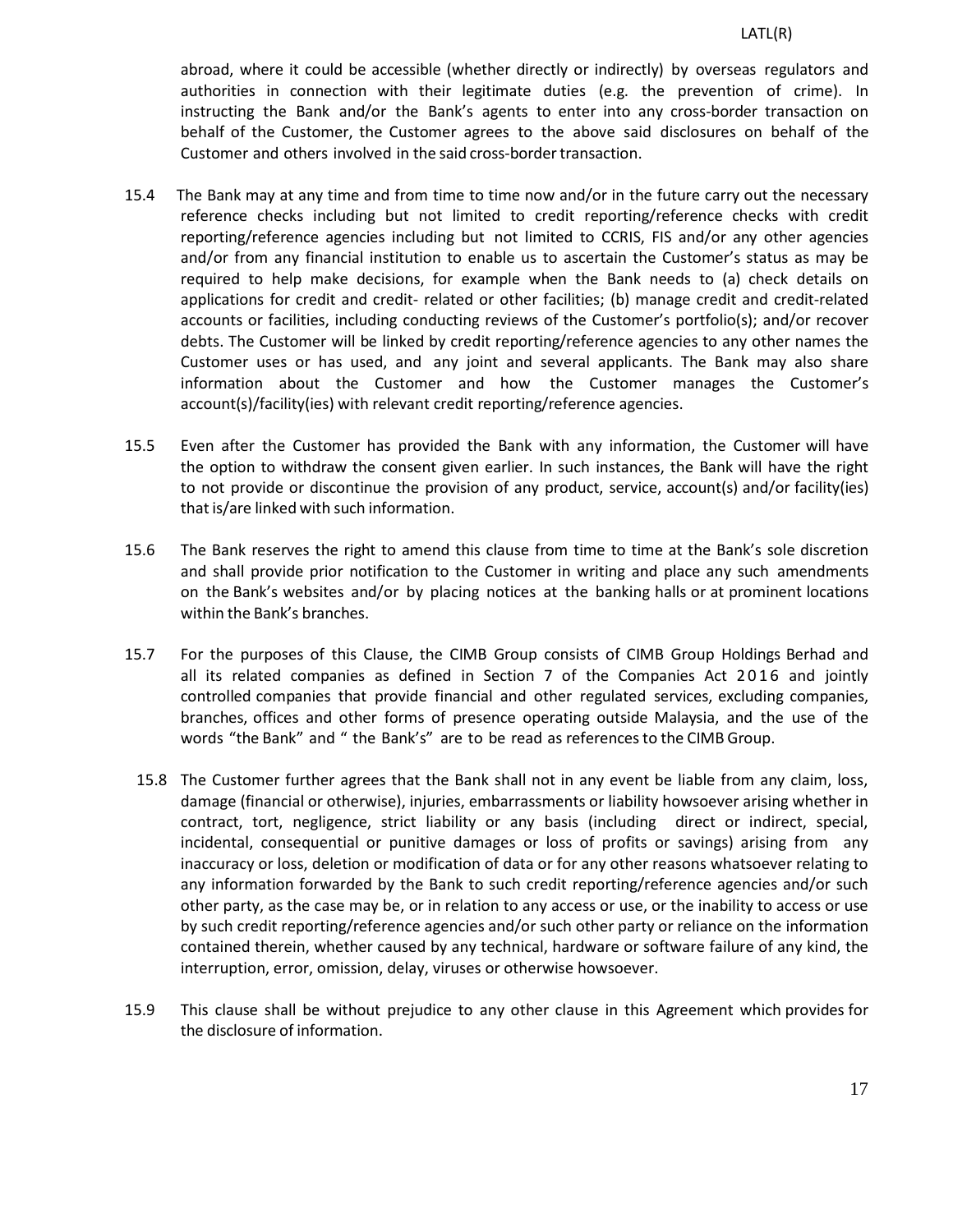IN WITNESS WHEREOF the parties hereto have set their hands and seal hereunto.

| Signed for and on<br>behalf of                         |  |
|--------------------------------------------------------|--|
| <b>CIMB BANK BERHAD</b>                                |  |
| $(13491-P)$<br>by its Attorney in the<br>presence of:- |  |

(and  $\overline{\phantom{a}}$ ) (I.C. No. )

Signed by the Customer )<br>in the presence of ) in the presence of

 $($  $(L.C. No.$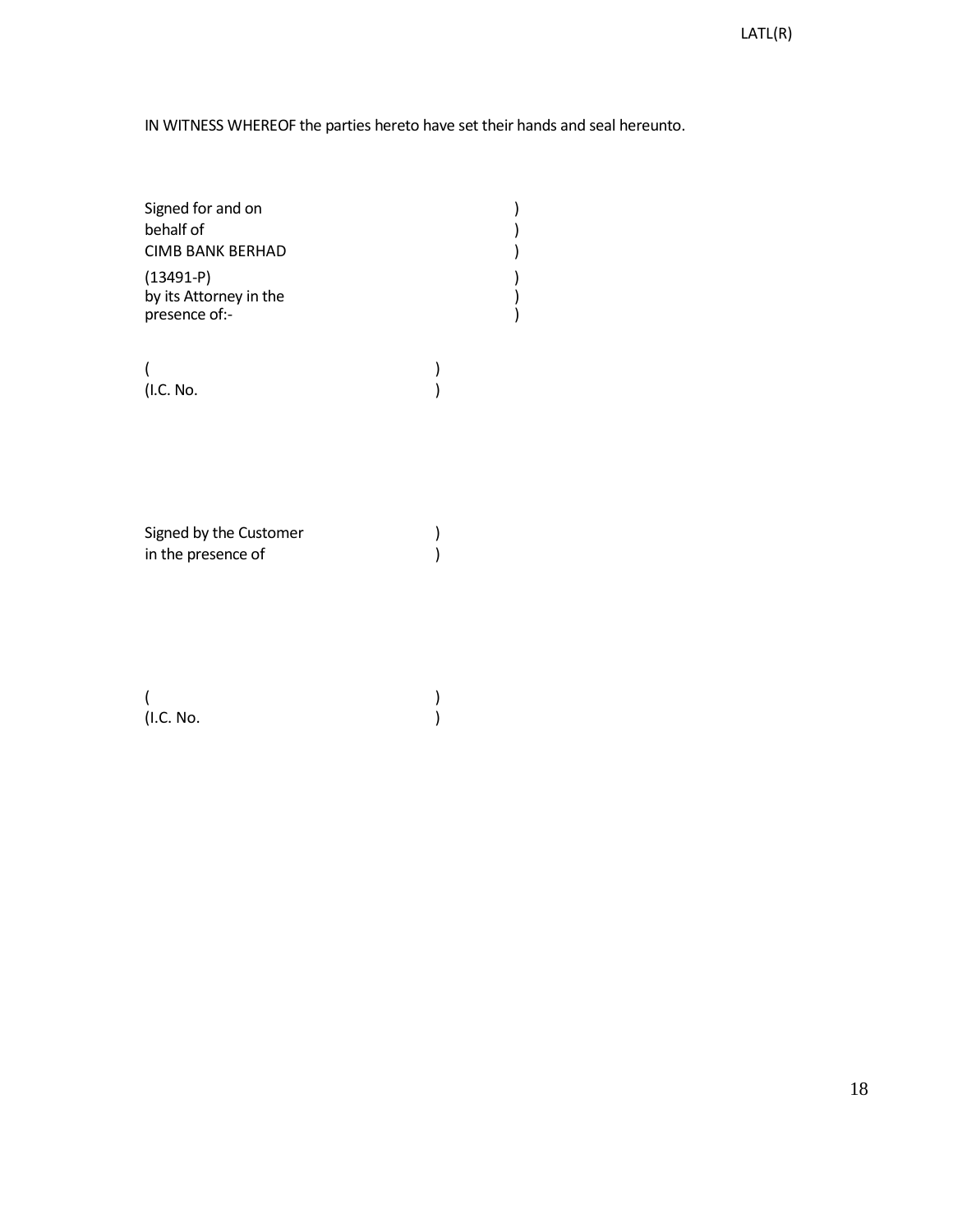| SCHEDULE 1<br>(which is to be taken, read and construed as an essential part of this Agreement) |                                                                     |             |  |  |  |  |  |
|-------------------------------------------------------------------------------------------------|---------------------------------------------------------------------|-------------|--|--|--|--|--|
| Section                                                                                         | Item                                                                | Description |  |  |  |  |  |
| $\overline{1}$                                                                                  | Name(s) and address (es) of the<br>Customer.                        |             |  |  |  |  |  |
| $\overline{2}$                                                                                  | Name(s) and Description(s) of the<br>persons providing the Security |             |  |  |  |  |  |
| $\overline{3}$                                                                                  | Description of the Security to be<br>provided                       |             |  |  |  |  |  |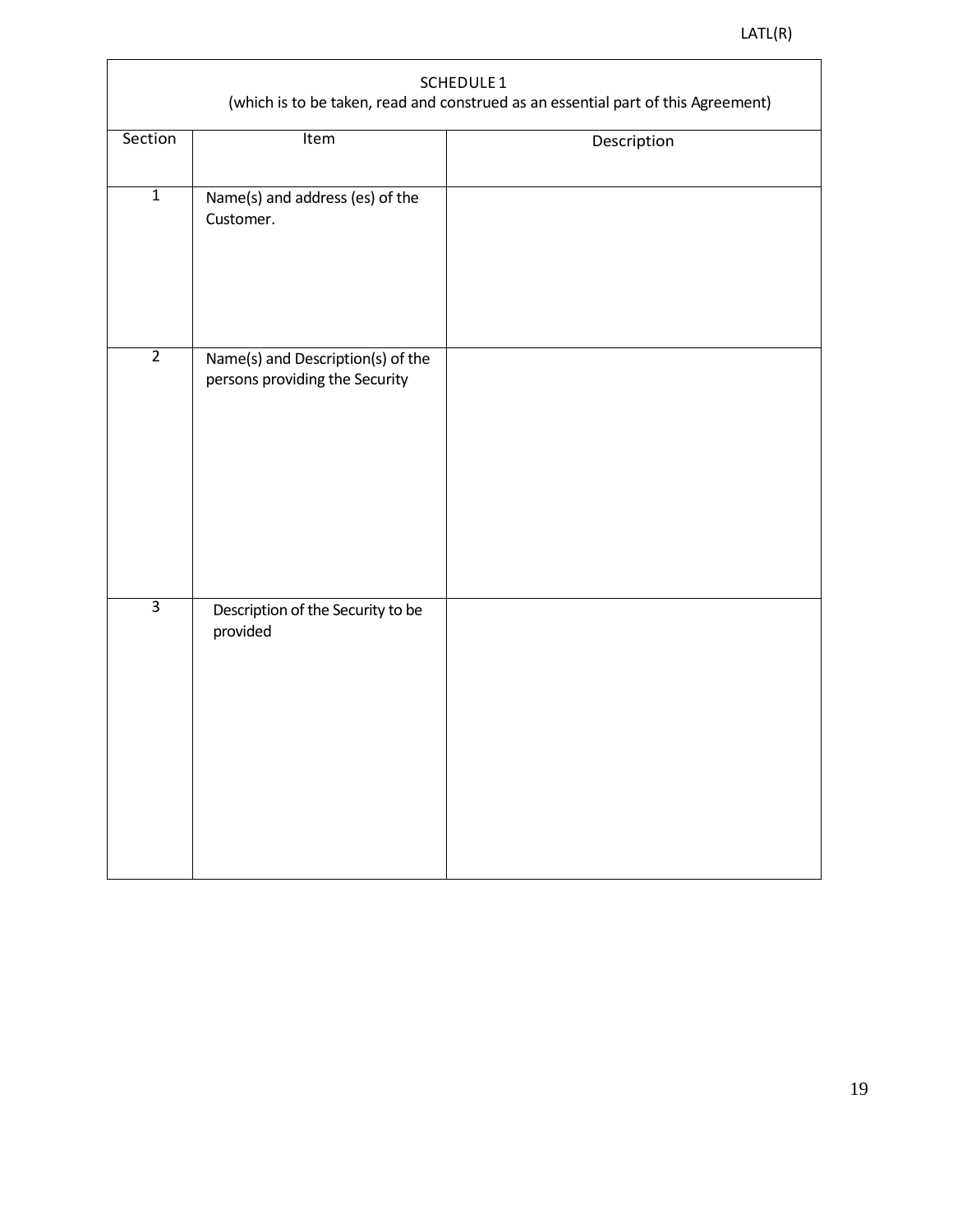# SCHEDULE 2

(to enclose a copy of the stamped Letter of Offer duly accepted in this Schedule)

# SPECIAL CONDITIONS FORMING PART OF THIS AGREEMENT

(To state any special conditions, e.g. if the legal fees, etc are to be paid by the Bank, any special prepayment conditions, any other benefits such as credit card facility, and/or any other conditions in the Letter of Offer which are not stated in this Agreement. To state "Not Applicable" if inapplicable)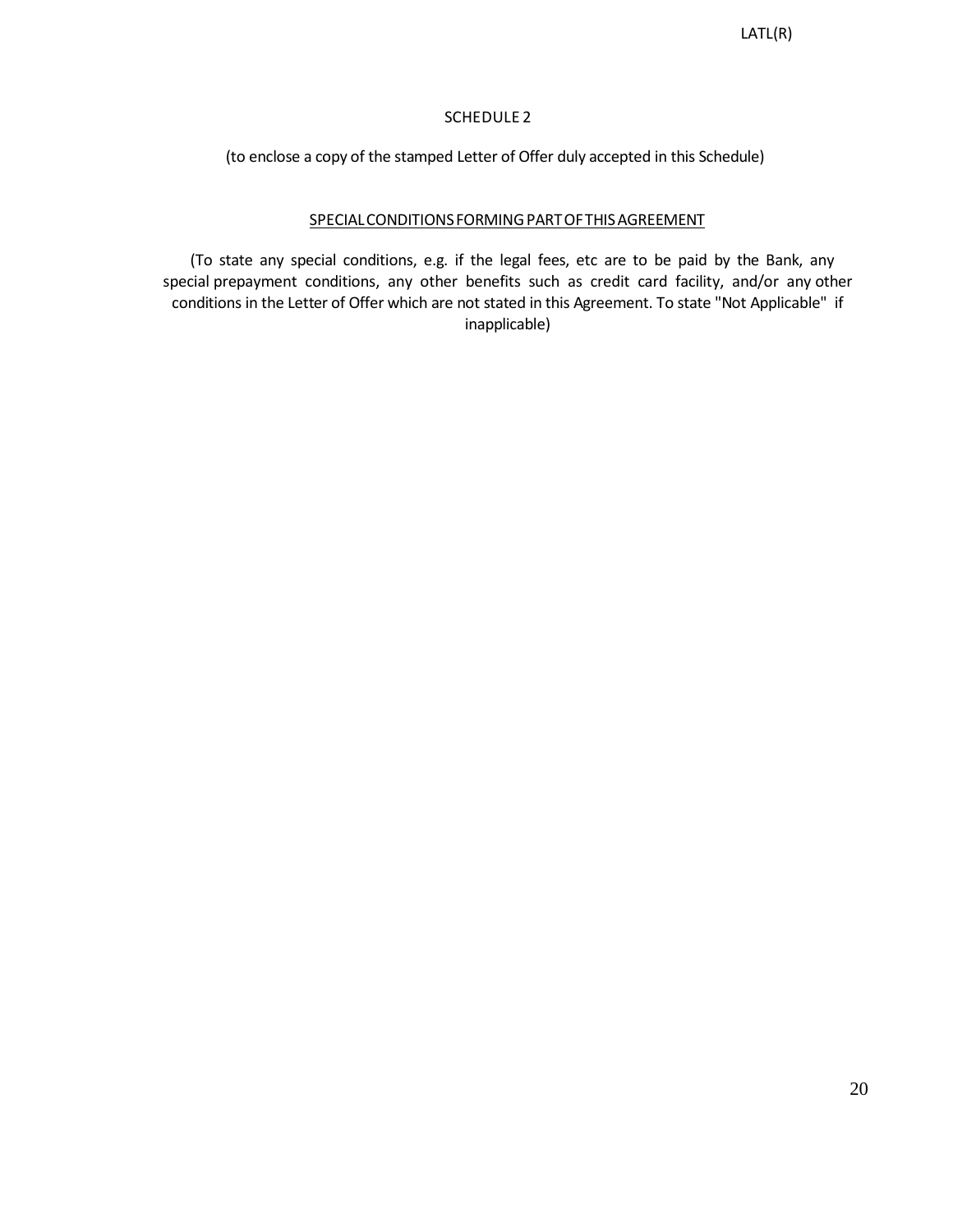# SCHEDULE 3

#### CONDITIONS RECEDENT

- a) This Agreement and the Security Interest shall have been duly executed, stamped, and registered with such registries as the Bank may deem necessary or expedient, and copies thereof duly delivered to the Bank. Provided that the Bank may at its absolute discretion disburse the Loan or any part thereof prior to or upon presentation of the Security Interest at the relevant registries for registration;
- b) A search having been made at the relevant land registry/land office confirming that any land to be provided as security for the Loan is free from all encumbrances and no acquisition notices have been lodged and/or registered or issued against the said land and the lodgement of a private caveat on the master title of the said land;
- c) The Bank is satisfied that the execution, delivery and performance of this Agreement and the Security Interest have been duly authorised and approved by all necessary parties and that the same do not contravene any law, rules or regulations or any contractual or other restrictions binding upon the Customer or the Security Party (if any);
- d) The receipt by the Bank of any undertakings, consents, approvals, and/or confirmations required by the Bank to the Bank's satisfaction;
- e) If applicable, the Bank shall have received the letter of disclaimer/undertaking from the bridging financier/existing chargee to exclude any land to be provided as security for the Loan from foreclosure proceedings, such letter of disclaimer/undertaking to be in form and content acceptable to the Bank;
- f) Where the Loan is to be disbursed by progressive releases, the receipt by the Bank of the relevant architect certificates;
- g) The Customer shall have delivered or caused to deliver to the Bank the current receipts of quit rent, assessments, rates, dues and other outgoings thereto as the Bank may require;
- h) Where required by the Bank, a valuation of any land or property to be provided to the Bank for the Loan and/or verification of the address of the said land or property by a valuer acceptable to the Bank at the cost and expense of the Customer;
- i) Receipt by the Bank of a duly executed and stamped copy/original of the Sale and Purchase Agreement and/or original Proclamation of Sale together with duly executed and stamped Memorandum of Contract, as the Bank may require, and/or all other documents pertaining to any land to be provided as security for the Loan as the Bank may require;
- j) Where the Customer or any of the Security Parties is/are a corporation, receipt by the Bank of certified true copies of the Constitution (Memorandum and Articles of Association for purposes of the Companies Act, 1965), the latest Return of Allotment of Shares Form (Forms 24 for the